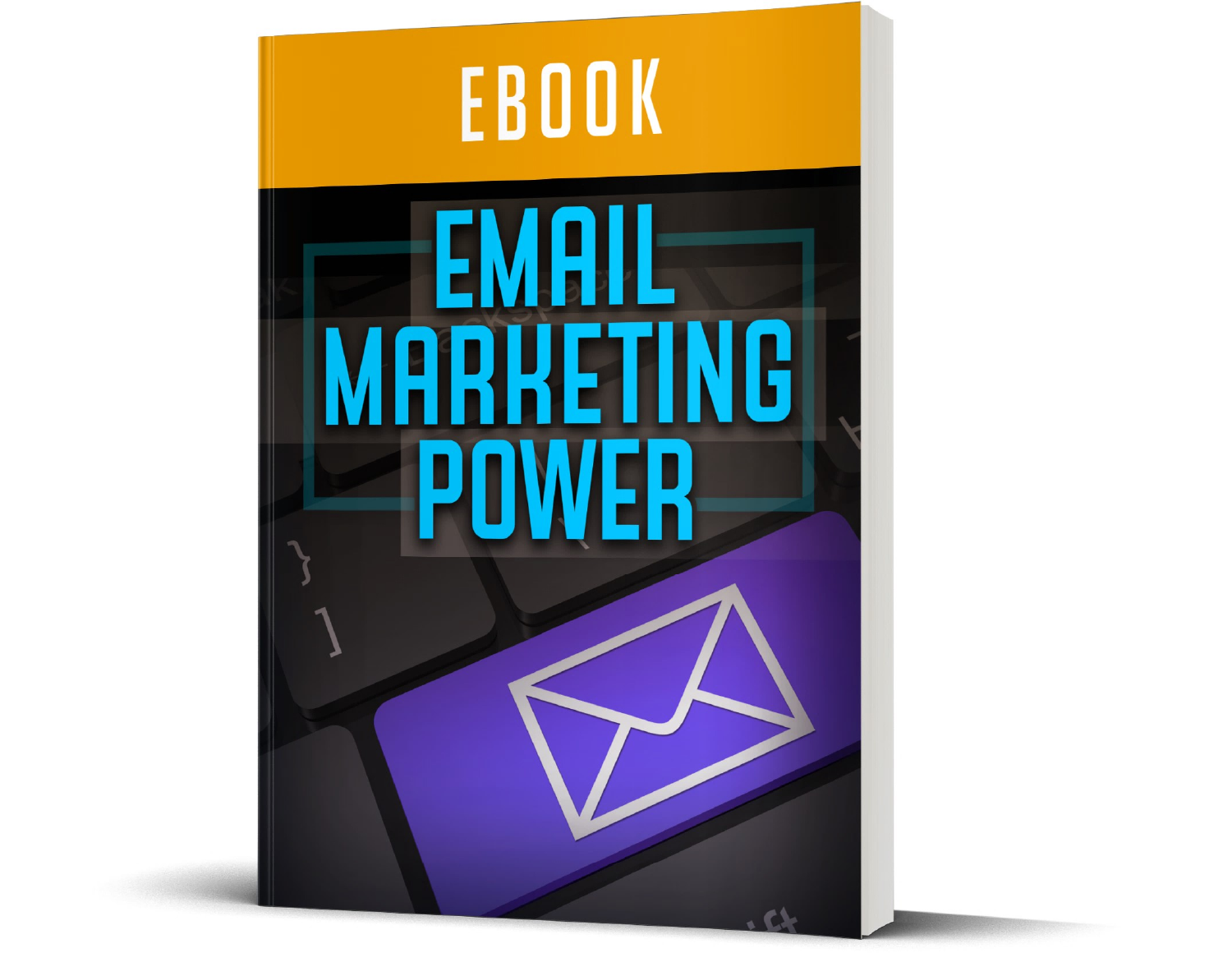# EMAIL MARKETING POWER

By : Joseph Chait

Thank You for Purchasing My Book There's a Bonus at the end of the Book!!! Enjoy ~ Joseph.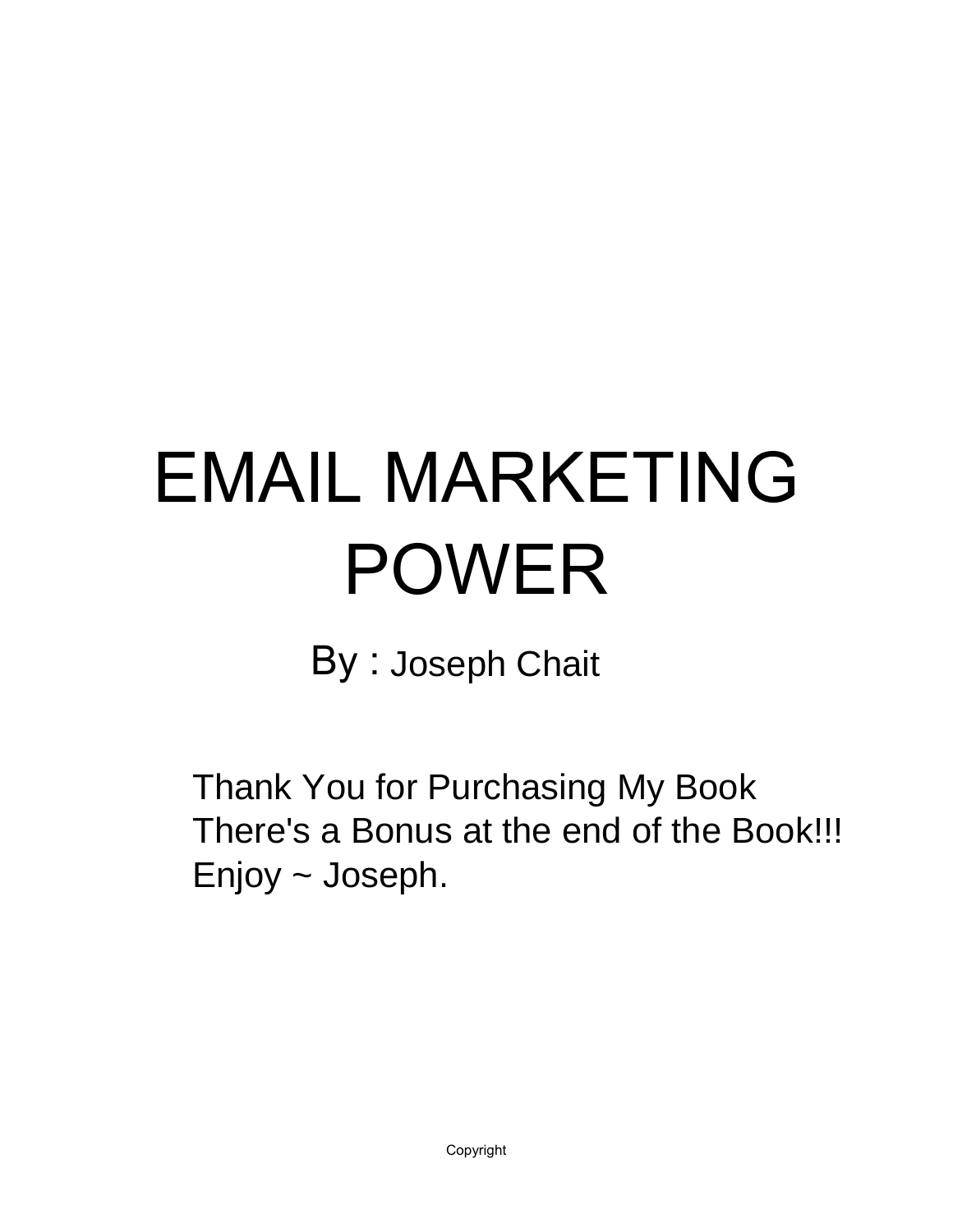## Table of Contents

| Chapter 7. Writing Your First Welcome Email For                 |  |
|-----------------------------------------------------------------|--|
| Chapter 8. Content Ideas For Your Follow Up Email Sequences  21 |  |
|                                                                 |  |
| Chapter 10. Tips For A Successful Email Marketing Campaign  27  |  |
| Chapter 11. How Often Do You Email Your Subscribers List  30    |  |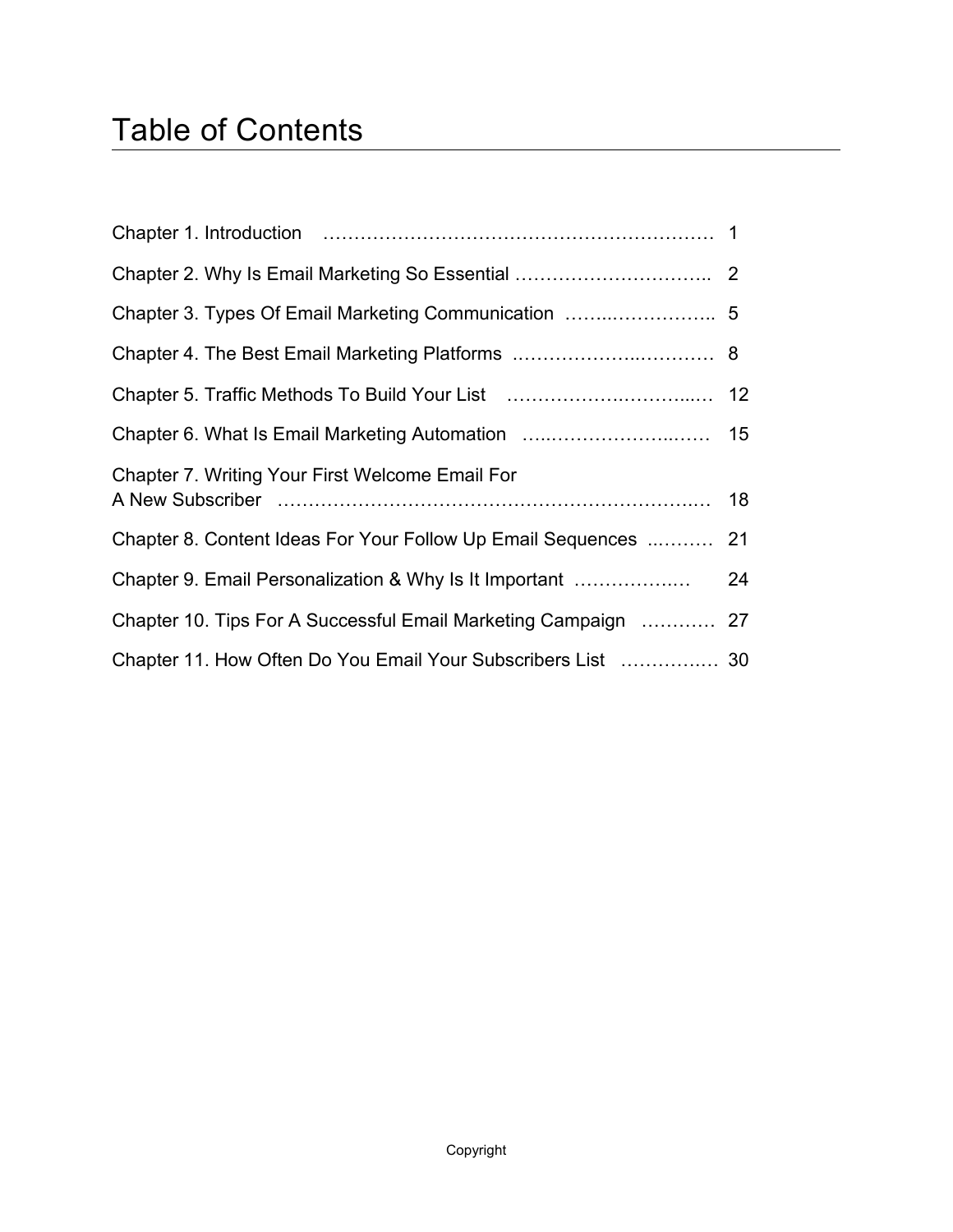### Chapter 1. Introduction

# Email Marketing Power

Are you confused about the whole idea of Email marketing? I'm pretty sure the moment you read the word email marketing, your first thought is probably, "isn't email marketing dead?" This is the part where I come in and change your whole perspective on email marketing.

As shocking as it sounds, email marketing is still very significant in 2020, and it is very much alive and kicking with almost every web user having at least 2 email accounts. I mean, we all had to make email accounts to access Facebook, Instagram, and other social media platforms.

You know what another shocker is, is the fact that email marketing beats social media. You might be surprised, but more people have email accounts than social media, and it is believed that 4 billion people have email accounts. The reason as to why email marketing isn't dead is because half of that 4 billion spends at least 50-60 minutes in looking at these marketing emails.

The idea behind this report is simply to open your mind up to the idea of email marketing. If you're feeling lost or you're simply looking for new ways to market, then email marketing is perfect for you.

All you need is to take the first step by developing interest by reading this report. Just leave it on me to guide you into a whole new perspective in the marketing world. My goal is to get the message across and hope to get you to expand, grow, and learn so that you can take advantage of this beautiful form of marketing.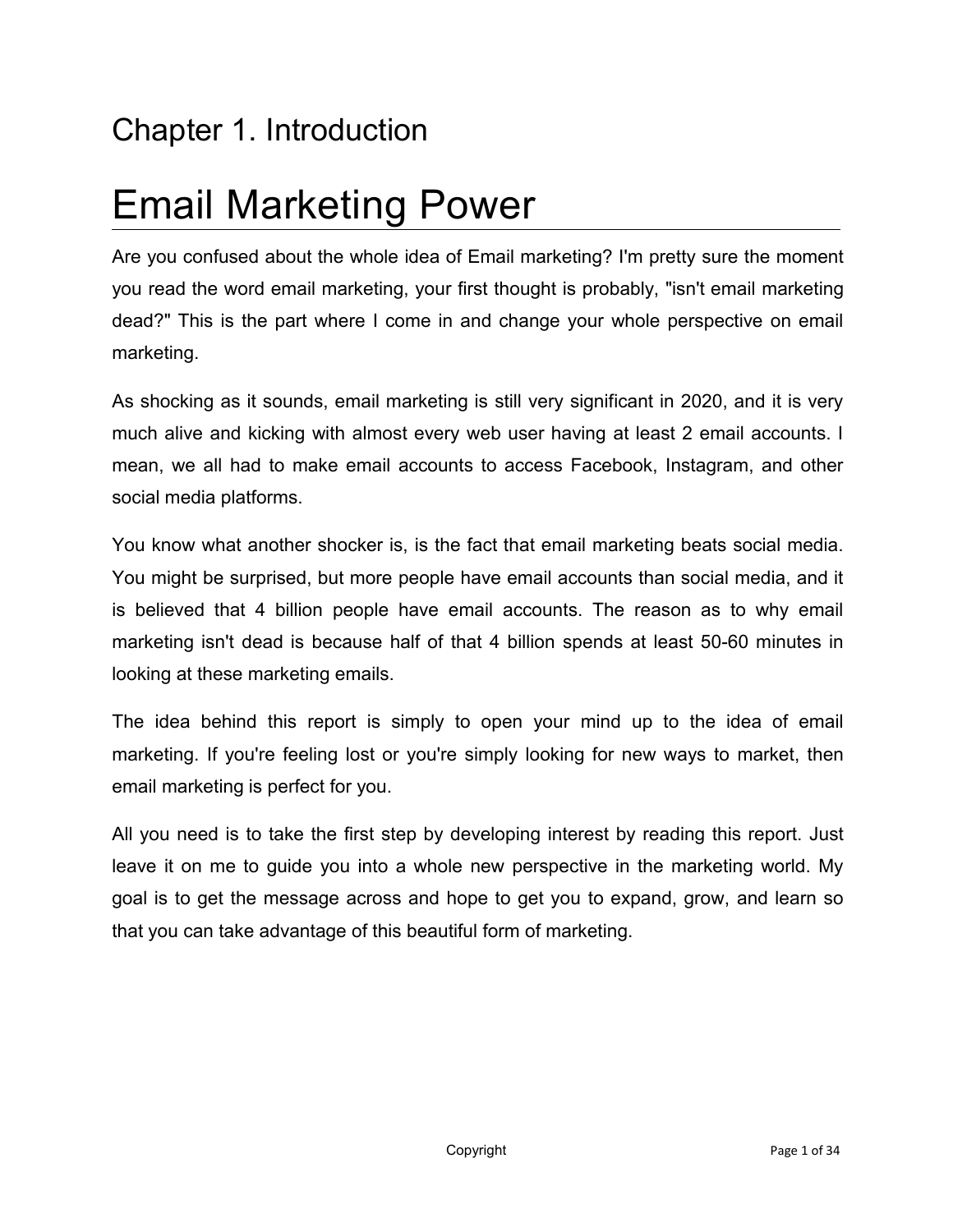# Why Is Email Marketing So Essential?

If anyone says that the email industry is dying, they probably don't know what they're talking about. With approximately 4 billion Email users in 2020, it's pretty evident that email marketing is very much alive and thriving. Who would ever think that Email marketing was dying when almost most web users have at least one or two emails each?

### **Email VS Social Media**

Don't get me wrong, but just as important as social media is, Email use takes the lead.<br>With almost every social media platform requiring an email address is evidence enough as to how powerful Email marketing can be. Yes, social media is vital for interacting with your audience and forming a relationship. Still, if you want to turn an audience into loyal subscribers, customers, and followers, then email marketing is what you want to go with.

As a business, you would want to send communications through email as it is more interactive and engaging with your audience. Not to mention that marketers also feels that ROI comes more from email marketing, rather than social according to research.

With every dollar invested in email marketing, the ROI is said to be approximately \$44 on an average, whereas social media's ROI is hard to track and determine. Now I know that Email marketing has less chance of being viral, but it is very engaging and has an interactive factor with subscribers, which is just good marketing.

### **Email works In the palm of your hand**

There's a device in almost everyone's arsenal of dealing with life, and it often appears in the palm of your hand. Let me give you a hint; it's your whole and its instant access to the internet. Yes, ladies and gentlemen, your phones provide instant access to the usage of Emails. Almost two-thirds of emails are read on smartphones and tablets, which makes email marketing ten times easier. If you think about it, how regularly do you check your email on your phone?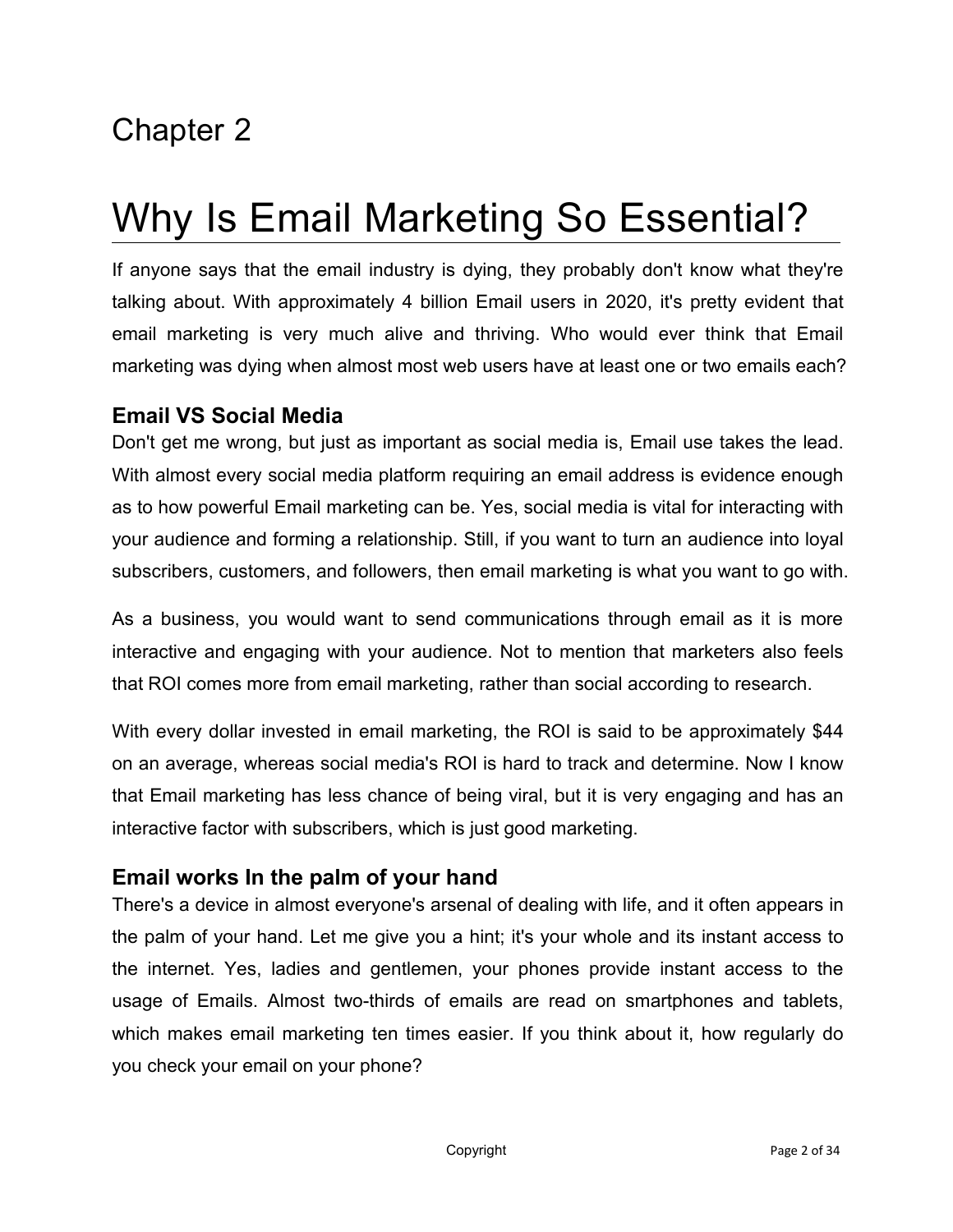As an Email marketer, you are going to have to figure out ways that can make your emails more engaging for users. Moreover, Email marketing has leaped, making it more appealing for mobile consumers by allowing you to create a responsive design in your email content. Furthermore, the visual aspect has improved in the form of videos and images of which your subscribers and mobile users might take an interest in and will most likely stay loyal due to the engaging content.

### **Email helps keep your budget inline**

This is an important factor in the mind of most marketers as the money keeps the circulation of marketing. Email marketing is cost-effective and is one of the best ways of marketing. As a marketer, you will want to maximize your effectiveness while maintaining a good budget.

While other forms of marketing can be costly with less ROI, email marketing comes out as cost-effective with a good ROI. It is known as one of the best digital marketing tactics, especially for small businesses, as the budget is usually relatively small.

If you can make take advantage of email marketing that makes your business grow without having to use much of the revenue generated, then why not take the opportunity?

### **The power of Email Automation**

One of the key factors and quite possibly the backbone of email marketing could be email automation. With other digital marketing usually failing in automation, Email marketing has taken the lead in this form of marketing. It consists of triggers and workflows that are meant to message your subscribers automatically.

This helps keep your consumers always updated, and it keeps them constantly engaged. You can always keep them up to date with your campaign, and it also keeps a record that you can analyze to keep track of consumers. It helps save time and money and leaves a good impression on your consumers. Email automation also can change a lost customer into a potential customer.

For example, if a customer is looking for a product on your website and just leaves or forgets about it, email automation sends an email directly to the user. To conclude,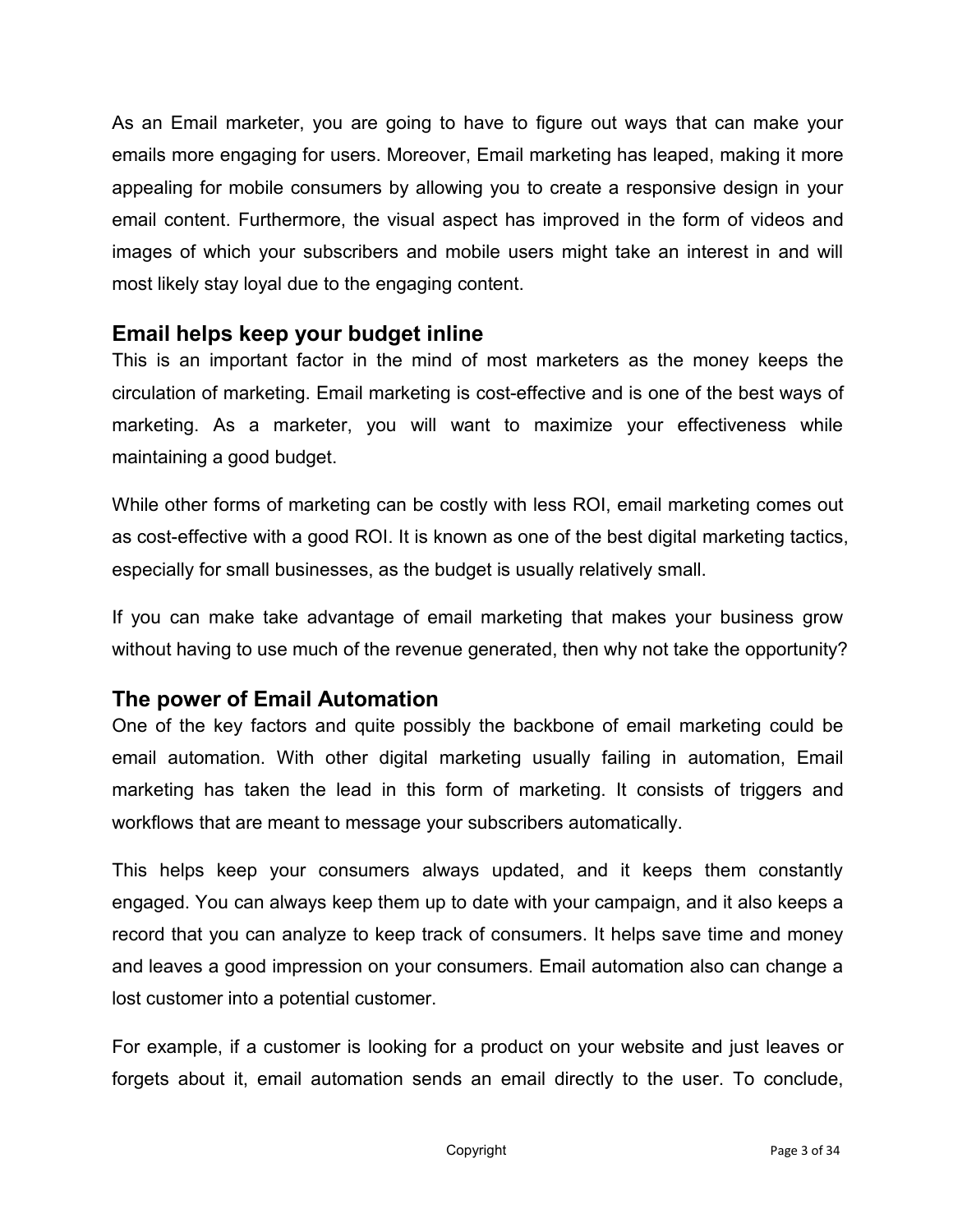email automation is just good marketing and can help turn a business around, which is why email marketing is so important.

### **Keeping a track**

Email marketing has an easy and effective way of keeping track of statistics, which can help marketers improve and change up the way they market. Email marketing metrics are really easy to track and gives you more insight into your consumers. This makes your way of marketing more accurate and removes any guesswork.

Furthermore, you can keep track of the users that open your emails, unsubscribe, and what products they seem interested in. This, therefore, proves as to why Email marketing is very much alive and useful in the marketing world of 2020.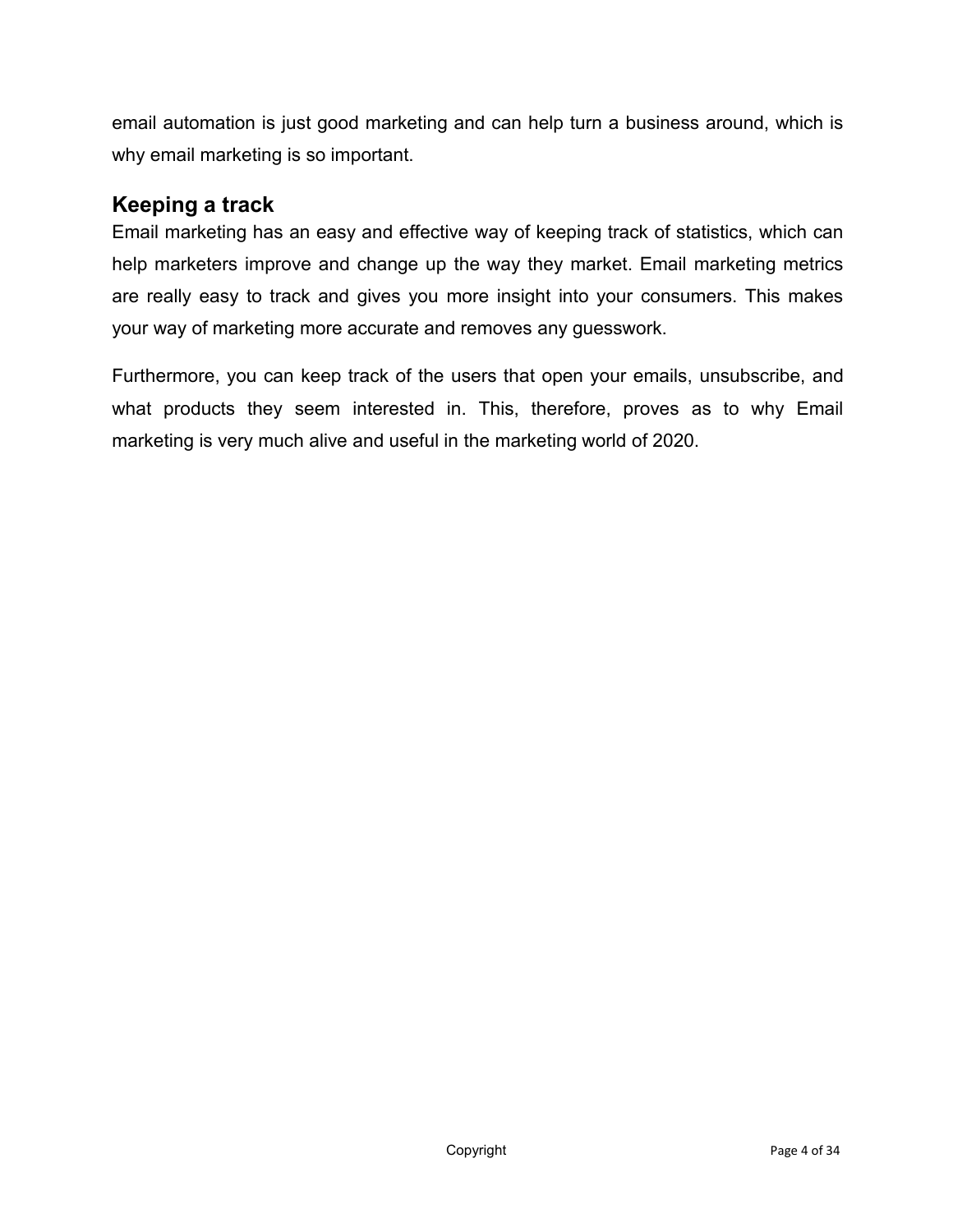# Types Of Email Marketing **Communication**

When it comes to email marketing, engagement is key to the success of the form of marketing. But what is more important than the engagement is how you engage the consumers. This is where communication comes in.

As an email marketer, you have to step into the shoes of communication if you want to engage with consumers successfully and fully utilize email marketing to the fullest.

### **Welcome Emails**

If you land a customer, a subscriber, or a new client, the best way to leave an impression is to welcome them. Thanks to the use of email automation, you can use welcome emails as an advantage to embrace, engage, and leave your customers coming back for more. You want to give the best impression of your business as you possibly can, and by welcoming a user the moment they subscribe, buy or deal with your company, shows that you mean business.

The ability to show a user that you prioritize them increases the chances of you maximizing the use of email marketing. Let's not forget by welcoming them; you can introduce them to your official website and other platforms that may lead to that very user dealing with your business in the future. Maybe throw in a little gift to make your customer feel special, and you will fully embrace the steps to good email marketing.

#### **Newsletters**

If you want to show your loyal subscribers and new ones that you mean business, be sure to keep them constantly updated with your business affairs. Whether it be new content or a new product, you need to make the content of your newsletters as vibrant and engaging as possible.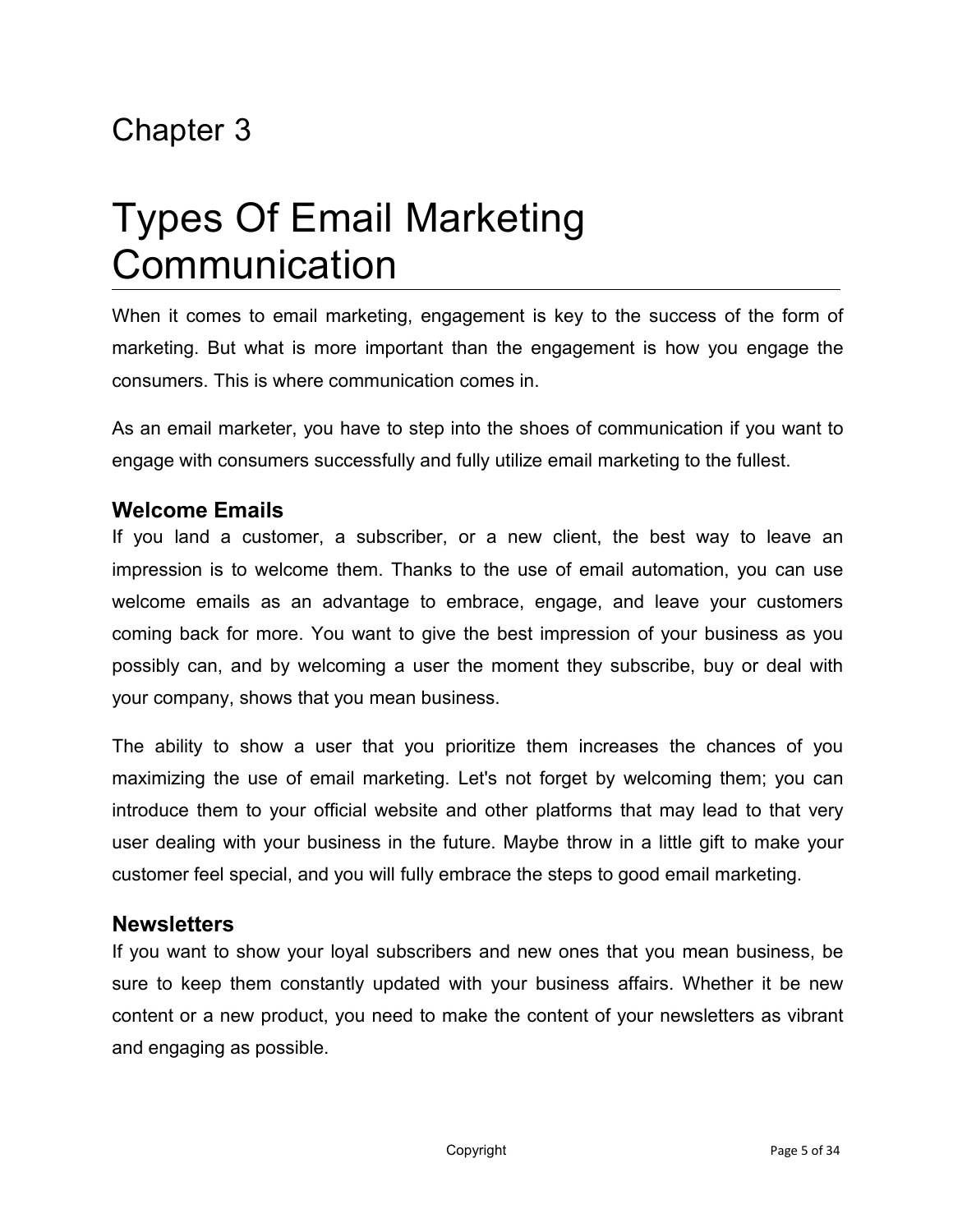All you need to fulfill engagement is to be consistent with a good schedule, and you will need to be innovative in the way you play with your newsletter compliment. Making use of email automation, the power of newsletters can be impactful, just be sure not to bore your customers. Try to entertain and keep the audience hooked with your newsletters; you don't want to make everything about your business look like a sales pitch.

### **Updates**

As a loyal customer, you would want to keep being updated about your favorite company or brand. Step into the shoes of a loyal customer and understand their needs and wants, and if you want to be accurate about it, you can always research and use email metrics to keep track of users.

The basic idea of updates is to keep your customers informed of how your business is doing, what's new, and how you are constantly trying to improve your business. By updating your loyal customer, it leaves a good impression, and it keeps them motivated and enticed to support your business more.

You can always improve updates by adding visuals and being consistent with adding an appeal that will keep users looking forward to more updates.

### **Selling Products**

When it comes to the selling aspect, you are going to want to keep things interesting. Keep up with what's trending and reflect your content and selling strategy with the updated trends. Remember to send automated messages to previous customers and new customers that are similar to the products that they usually buy or something that they may like.

By using your email metrics, you can determine what sales will suit a certain customer who is just brilliant marketing. Be sure to add a spark to the way you sell your products by adding vibrant color, a catchy phrase, and leave them asking for more with a touch of emotion, personalization, or even a free product. This way, you create a form of trust and increase your chances of bagging customers.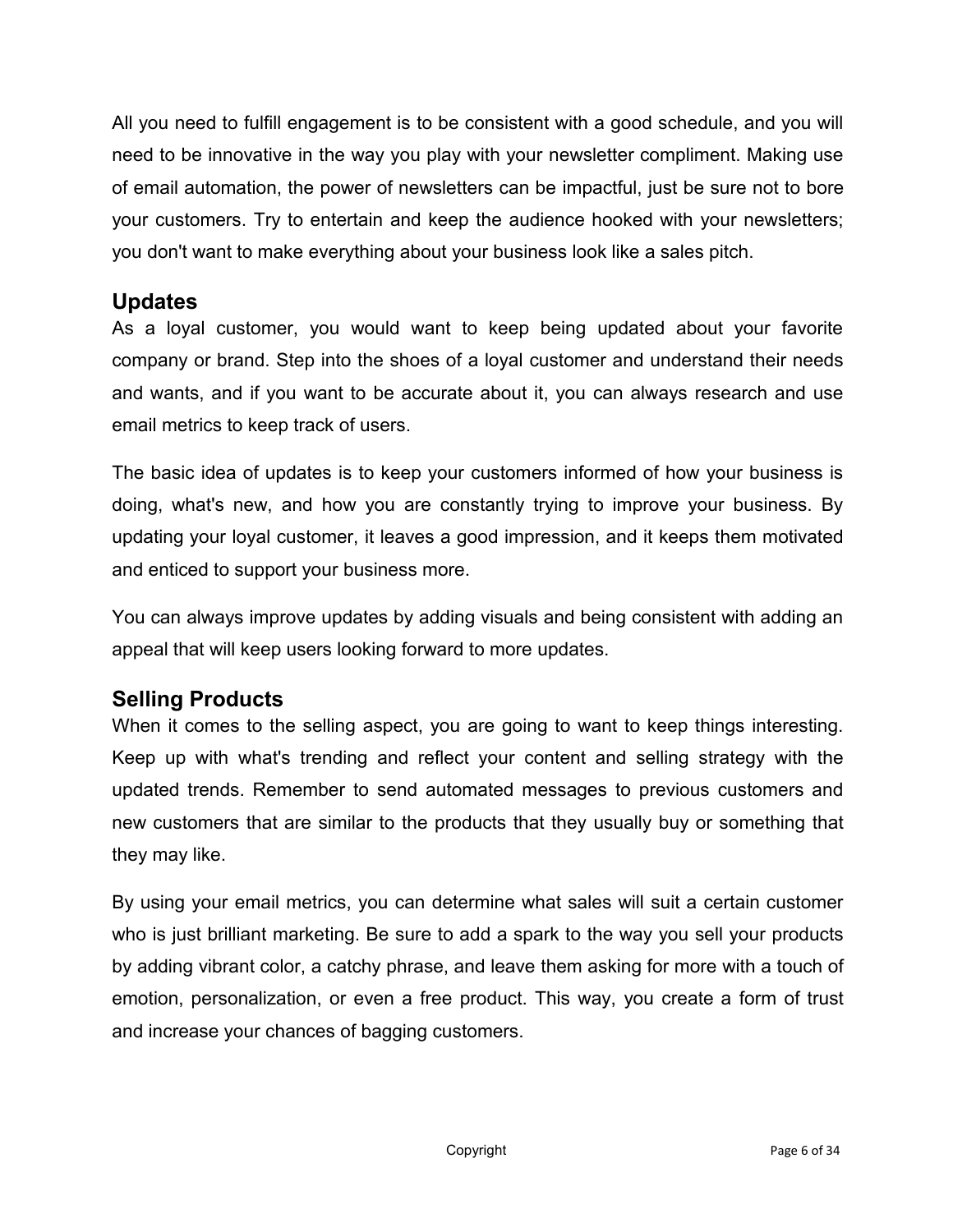### **Affiliate Offers**

If you want to broaden your marketing avenue, then you might want to consider making use of affiliate offers. You kind of become a brand ambassador of another company, and therefore you work with them. Even if you have your own business on the side, you can do email marketing for them by promoting their products and content.

By building a relationship with another company through affiliate offers, you can also help increase the reputation of your own business, which is a great marketing strategy. This can help your own business to expand and grow, all while earning at the same time.

### **Surveys**

If you want to build relationships with your customers, then email marketing is the solution for you. The whole idea behind building relations is by engaging. How do you build a relationship and engage your customers? You simply create a 2-way form of communication with your customers by introducing surveys in your email marketing.

If you regularly ask your customers to fill out surveys, they can give you suggestions and keep you on the right track by following their requirements. You need to make sure that your customers know that you care, and you want to take care of them by improving and checking on their feedback.

This will always leave a good impression and leaves a chance for you always to improve, which is the perfect marketing strategy to maintain loyal customers and invite new ones.

To conclude, email marketing has a wide range of different forms of communication and you can utilize and manipulate the diversity to improve your marketing game. All you need is to have a clear concept and idea of what they are and you will up your email marketing game.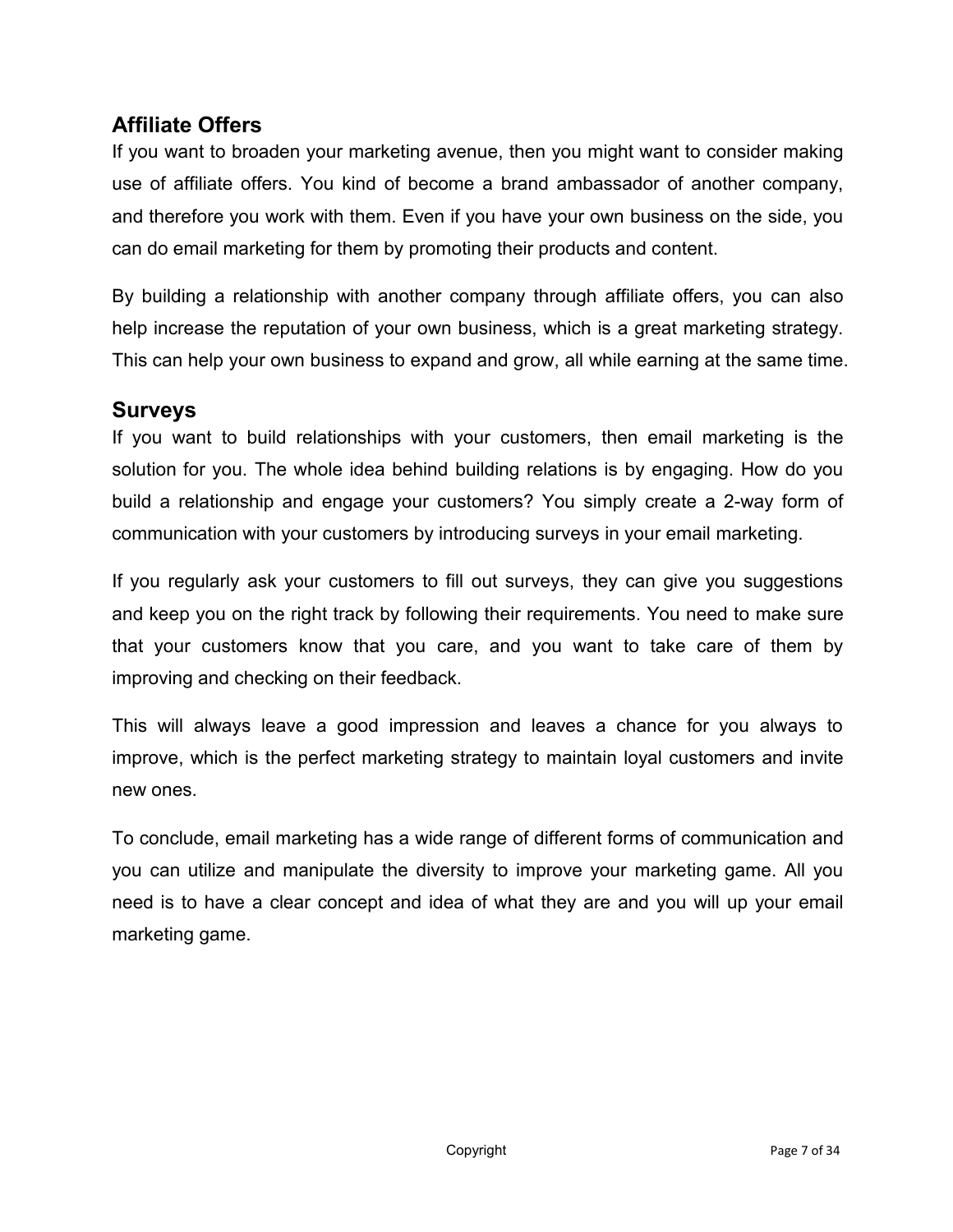# The Best Email Marketing Platforms

The best platforms lead to the best outcome when it comes to email marketing. However, when I use the word best, I refer to choosing the best platform that suits your email marketing strategy.

Once you manage to figure out the best-budgeted platform that can meet your email marketing expectations, it may majorly impact your company positively.

The whole idea is to make sure that you set your eyes on the best platforms and that you eventually select the perfect platform for you.

### **AWeber**

If you're looking for an email platform that suits small businesses and entrepreneurs, then Aweber is the perfect one for you. It's a platform solely meant for those who are just starting up, and it exists to make it easier for you to divide your customers into different requirements of which they create emails distinctly meant for each element.

They have an excellent team that is continuously monitoring their servers and making sure that they complete your work on time, to keep your campaign consistent. AWeber offers six plans that range from \$19-\$149/ month. If you'd like, you could also pay quarterly or annually.

### **Active Campaign**

If live chat and CRM is what you're looking for, then look no farther as Active Campaign is a perfect marketing platform with various email marketing capabilities. The platform works in the process of segmenting your customers, and it also uses CRM to help you reach your leads more frequently, which can help you get to the top.

There is also the introduction of dynamic information provided by the Active Campaign that is divided to meet the specific requirements of your customers. Each time your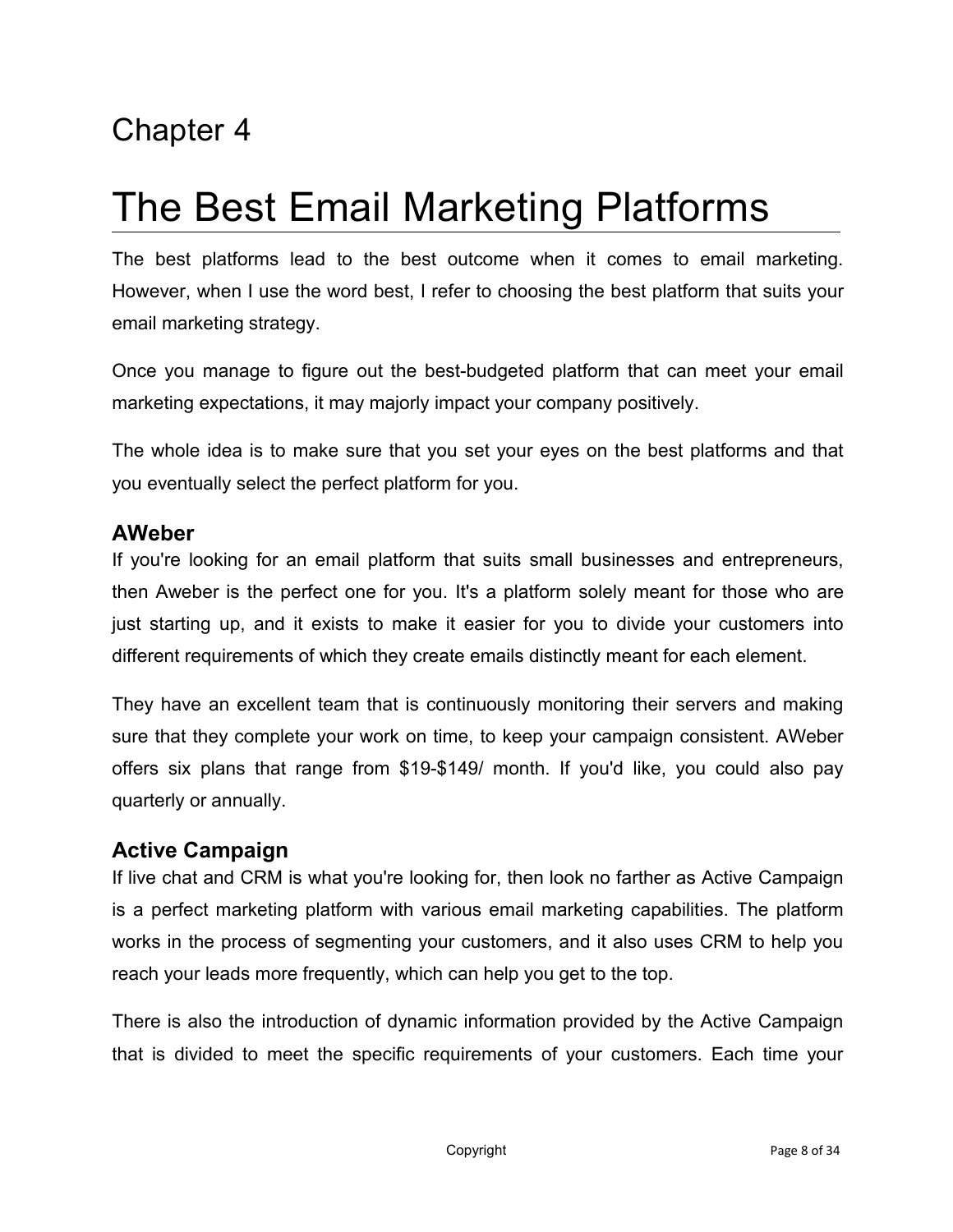customer receives an email, they have a different experience. The active campaign offers four plans that range from \$15-\$279/ month.

### **MailChimp**

When it comes to a tool that is known worldwide, MailChimp takes the win as customers over 175 countries use this platform. Their email marketing services have been recognized to be one of the best, and they have an immense data from the customers that they work with, so you can best believe that they have your back when it comes to email marketing services.

It's effortless for a beginner to get the hang of and is just as tangible with big marketing enterprises. They have over 300 integrations that you can use to improvise and recreate the tool to your business. It's a service that allows you to personalize your marketing with the use of these integrations freely. It is definitely worth your money as it has six monthly plans that range from free to \$299.

### **Hubspot**

Hubspot is a platform that is easy to use and is free, not to mention that it is well known to have a high deliverability rate. The platform is a software which is designed to make your email marketing easy with the use of its various templates, which you can always customize.

You can further personalize your emails, and the software helps target people according to device types, country, and list-based, which helps to get the right emails to the right recipients.

Furthermore, it provides you with A/B tests that help you further understand your audience as you compare emails to see which ones do best. More importantly, Hubspot can help you understand your email metrics, and its automation platform is effective and efficient that further helps you plan your marketing strategies. Hubspot is free; however, its upgrades require a payment plan.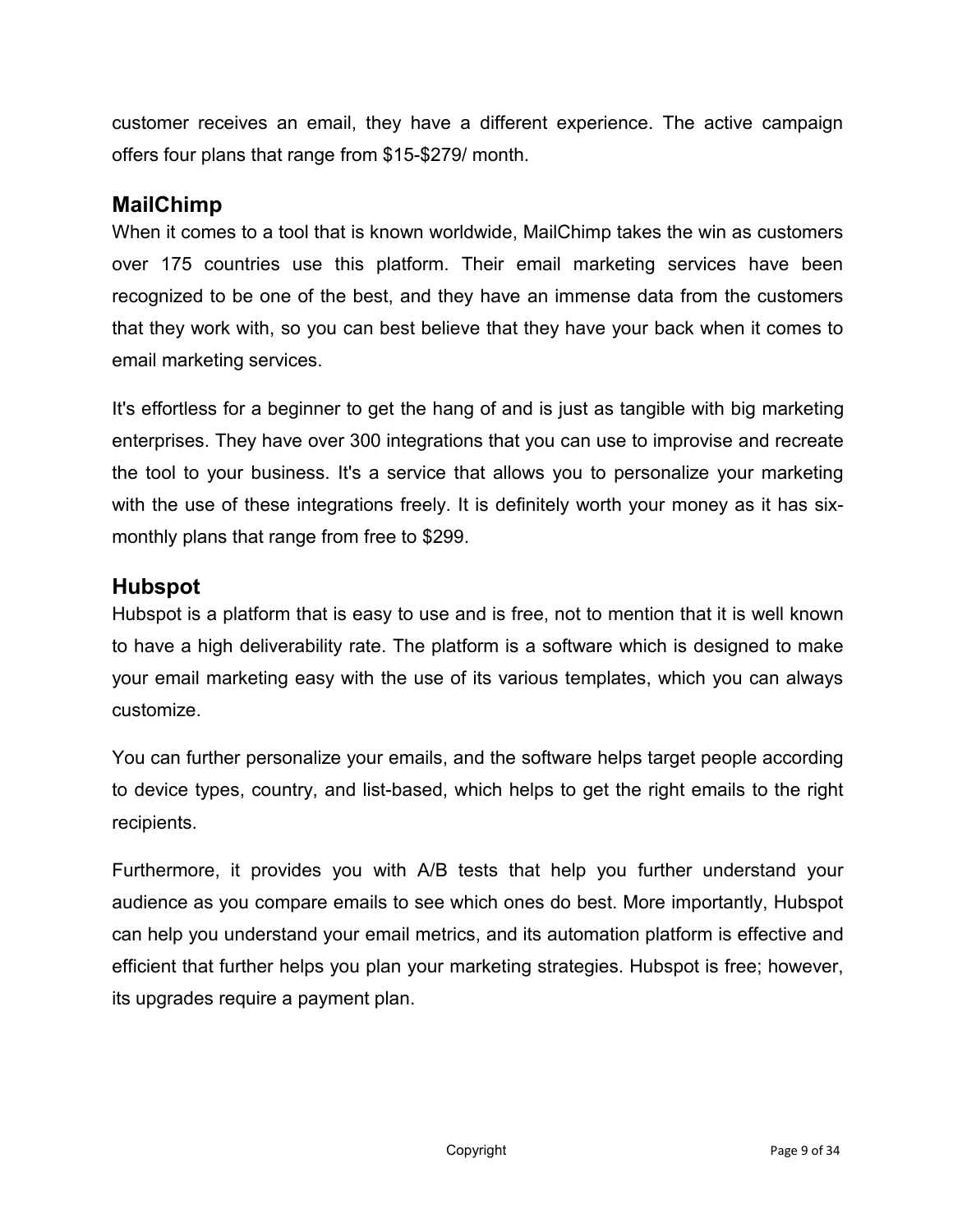### **Omnisend**

A marketer that requires a platform that offers automation workflows that suits almost any marketer in whatever stage they're in, then they need to have a look at Omnisend. It has great control over its Omni-channel functionalities when it comes to engaging and connecting with an audience.

It provides automation workflows that allow you to add WhatsApp, Facebook, emails, etc. therefore, omniscient tries to work on improving your customer relationships by even strengthening the relationship with customers that don't prefer the use of emails. Furthermore, their segmentation program works effectively that sends the right email to the right person at the perfect time.

Moreover, they provide different templates for your campaigns, emails, and automation workflows. Omnisend gives you four monthly plans of which the basic one is free. It, therefore, ranges from \$0-\$99/month.

### **Constant Contact**

Constant contact is a popular email marketing service. The reason it's so prominent is that it offers you 100 templates that you can use and customize, and once you're done, you can select the time to send it to your customers.

### **Pabbly Email Marketing**

If you're looking to bulk up on the email marketing, then Pabbly Email marketing is the perfect platform for you as it provides you by sending out bulk emails by connecting to SMTP and external SMTP. It is a balanced email platform that consists of workflow automation and email scheduling due to access to SMTP.

Therefore, scheduled emails and triggers are not an issue as you are assisted by marketing automation and autoresponders. Furthermore, it offers you templates that you can edit with a drag and drop tool, but most importantly, you can keep track of your email metrics consistently, which will help you improve your campaign and email marketing. Pabbly Email Marketing comes with a free basic plan and other multiple plans based on your number of subscribers.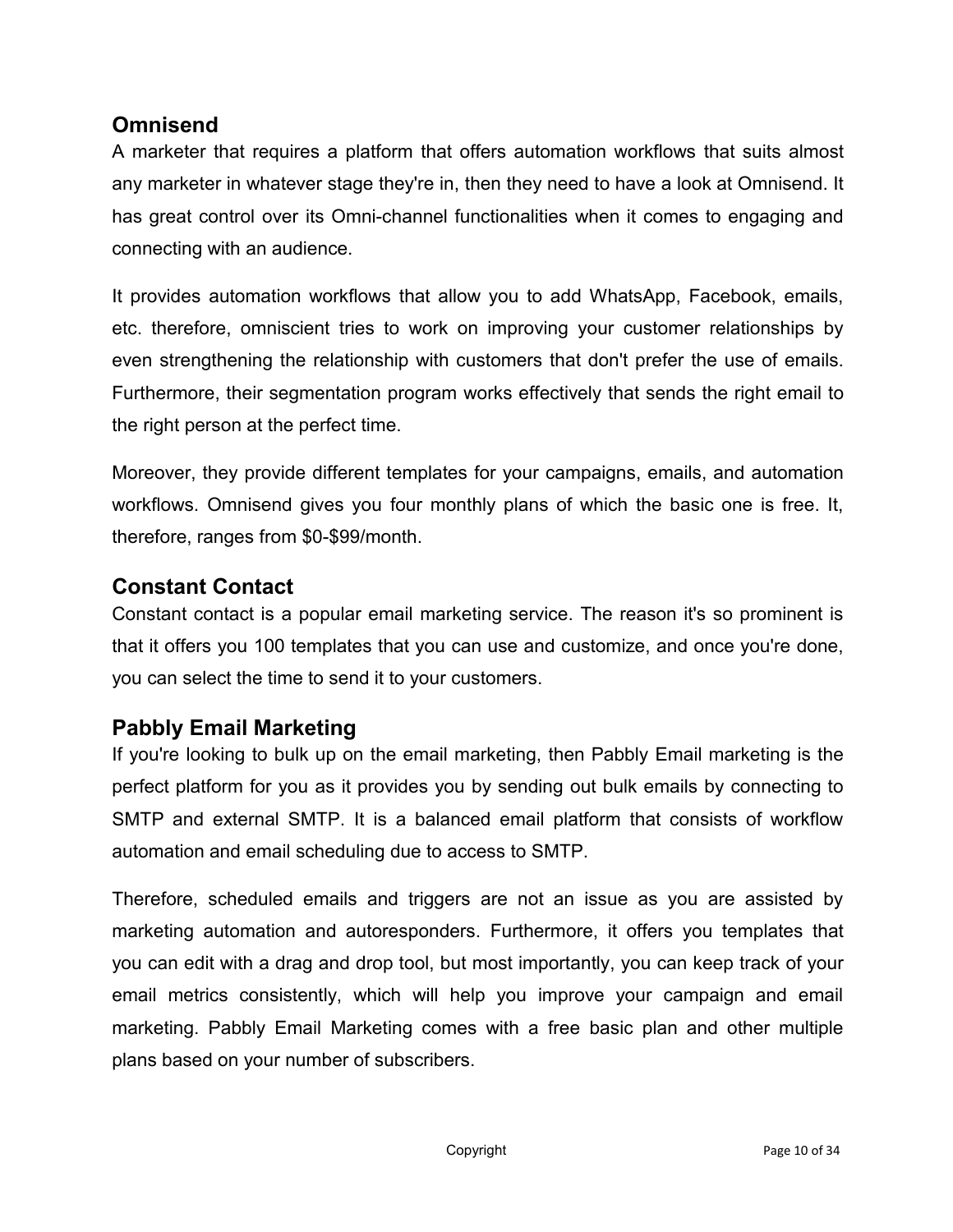Delivering the variety of platforms, the reports initiative is to help you further decide what platform will work best for you as an email marketer. I have listed the best to help you in your cause of becoming a successful email marketer.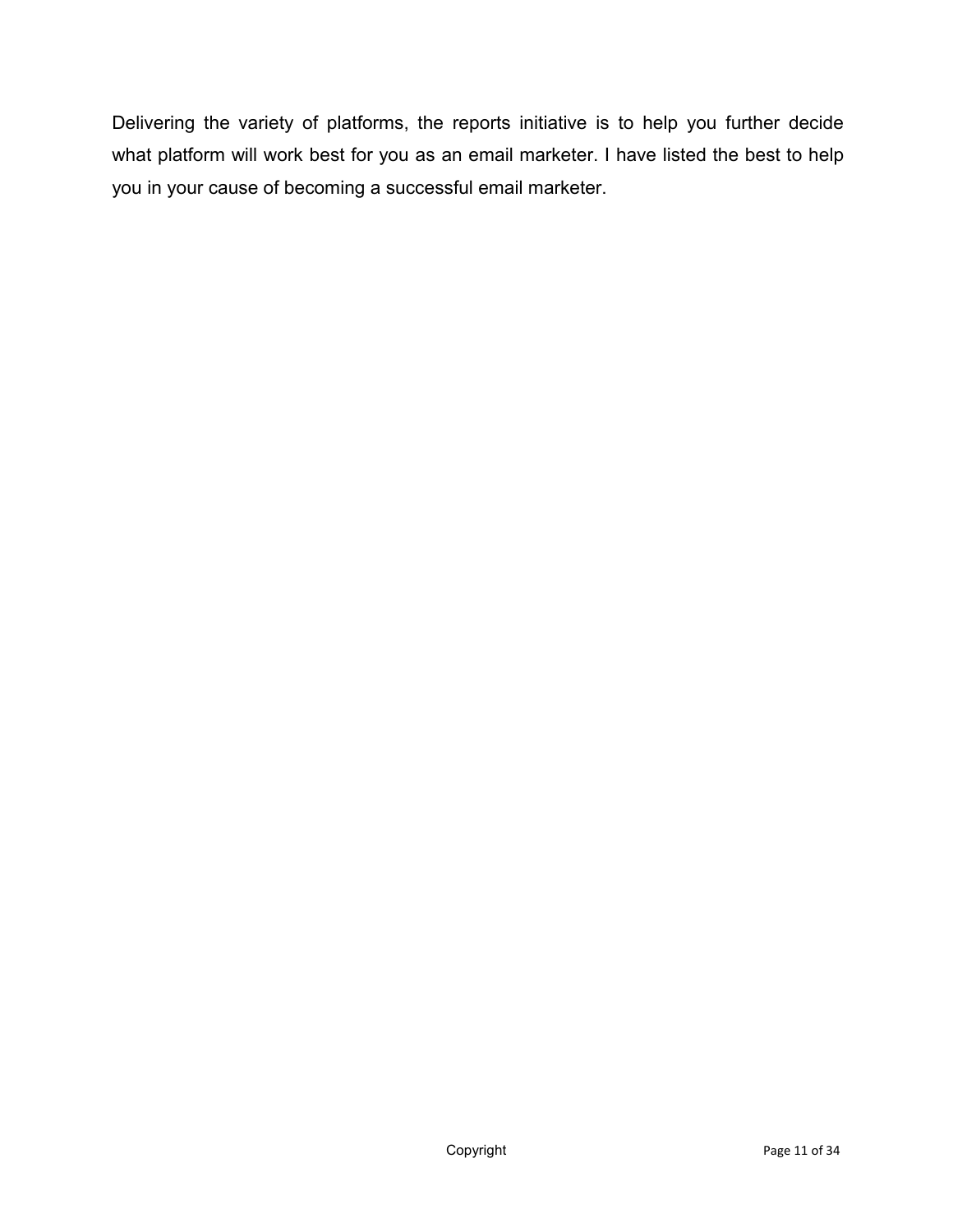# Traffic Methods To Build Your List

When it comes to email marketing, a marketer always focuses on their list as it decreases every year. Your contacts can always move from one company to another, which is why, as a marketer, you need to learn and figure out what traffic methods suit you. The goal is to increase and maintain your list to keep up with the Email marketing world.

### **Be innovative with your content**

As an email marketer, you constantly have to focus on your content. Always remember that content will always remain, king if you're targeting an audience. If you want to keep a constant and increasing number of followers, you need to make sure that you stay up to date with your content and make it as relatable as possible.

Make sure that it is engaging, and it meets the requirements of your target audience. The ability to entertain through content instantaneously leads to a well-maintained list of followers that will eventually start to grow. Good quality content in the form of blogs or vlogs can somewhat lead people to find your website, and you can always remind them to subscribe and support you within your content.

### **Always partner with other influencers**

Every marketer knows that if they want to be successful, they need to expand their marketing base. A perfect way to extend your email marketing reach is if you team up with other influencers and marketers. By working with other people, you are bound to leave a good impression on new followers and your old ones.

Influencers are always willing to share good content with their followers as it gives off an interactive feel. The idea is to provide content that is unique and different or reflective of the usual, except it puts the original work to shame.

If you share content with influencers that fall in line with this basis, then you have a high chance of getting them to share further and support your content. It is always a good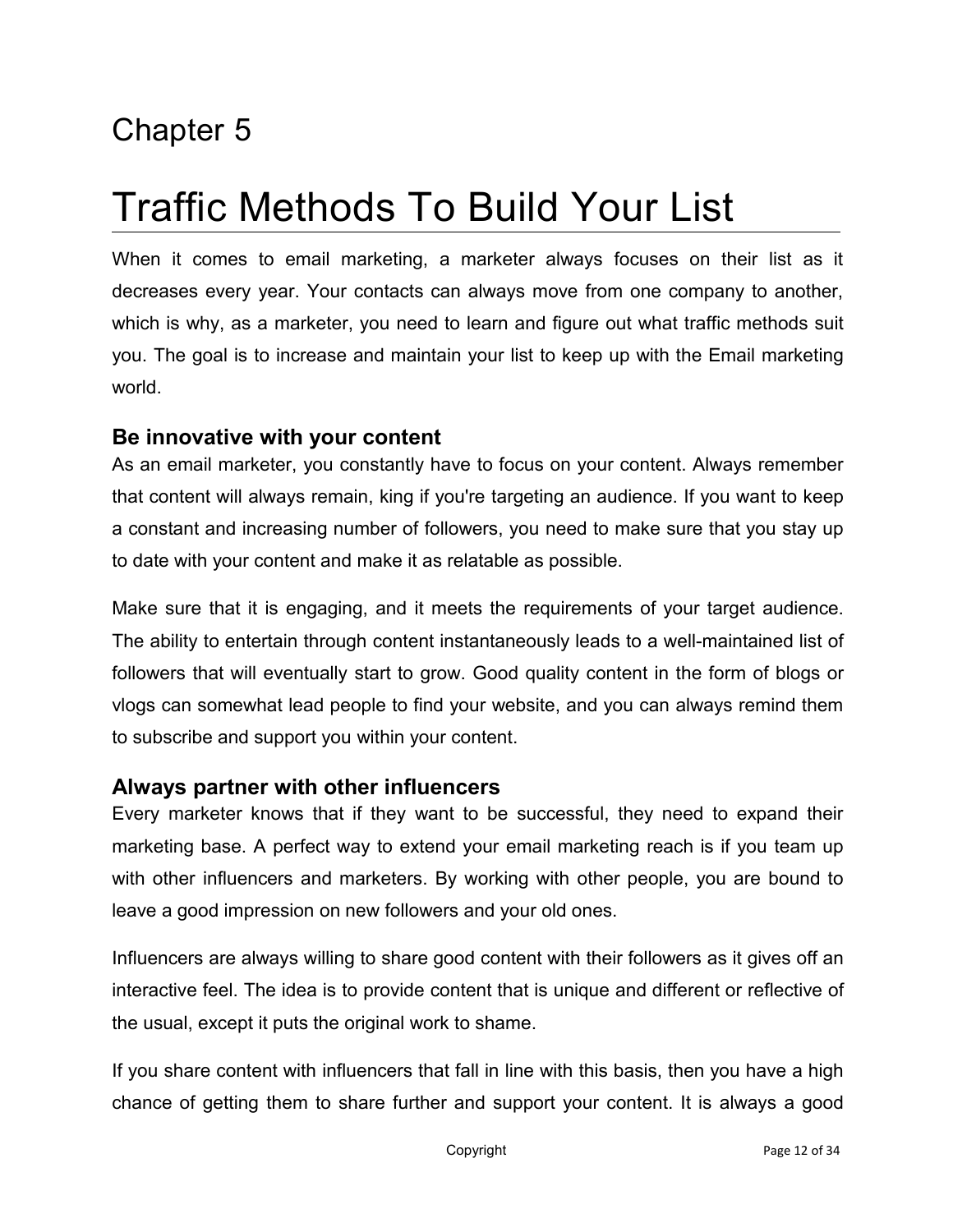way to expand your marketing horizon and further increase the number of followers on your list that can make up for the followers that have been lost.

### **Keep reminding your followers to subscribe**

According to research, customers are more likely to give a follow or subscribe to a channel when they've been asked. After working hard on trying your best to entertaining your followers, it wouldn't hurt to ask your followers to subscribe and support.

Moreover, you can always entice them by simply asking them to subscribe if they want more content. Email marketing is one of the most effective ways of turning followers into subscribers; the idea is just to ask your followers regularly to subscribe and share your content.

### **Don't stick to one platform**

It is a fact that if you stick to one platform, there is less chance of an email marketer from growing their list. However, this report is meant to alternate that from happening. Always remember that as a marketer, you need to have your reach on as many platforms as you possibly can.

The idea is to target platforms that have a major supply of a target audience that can relate and are further entertained by the content you deliver. If you can utilize Facebook, Instagram, Twitter, etc., you can reach a large number of people, of which you can always direct them towards subscribing to your content. This, therefore, can help in the growth of your list in email marketing.

### **Make use of Paid Advertising**

The beauty of Advertisements is that it instantly spreads your content, and it gets your company name well-known. The idea is to make the advertisements as enticing and convincing as possible. It would be ideal to select a good platform that targets your audience properly, and it coincides with the audience.

Every cost has an outcome when it comes to subscribers, whether it is due to buying well-written articles or hosting webinars, you need to spend a little to maintain your email marketing list.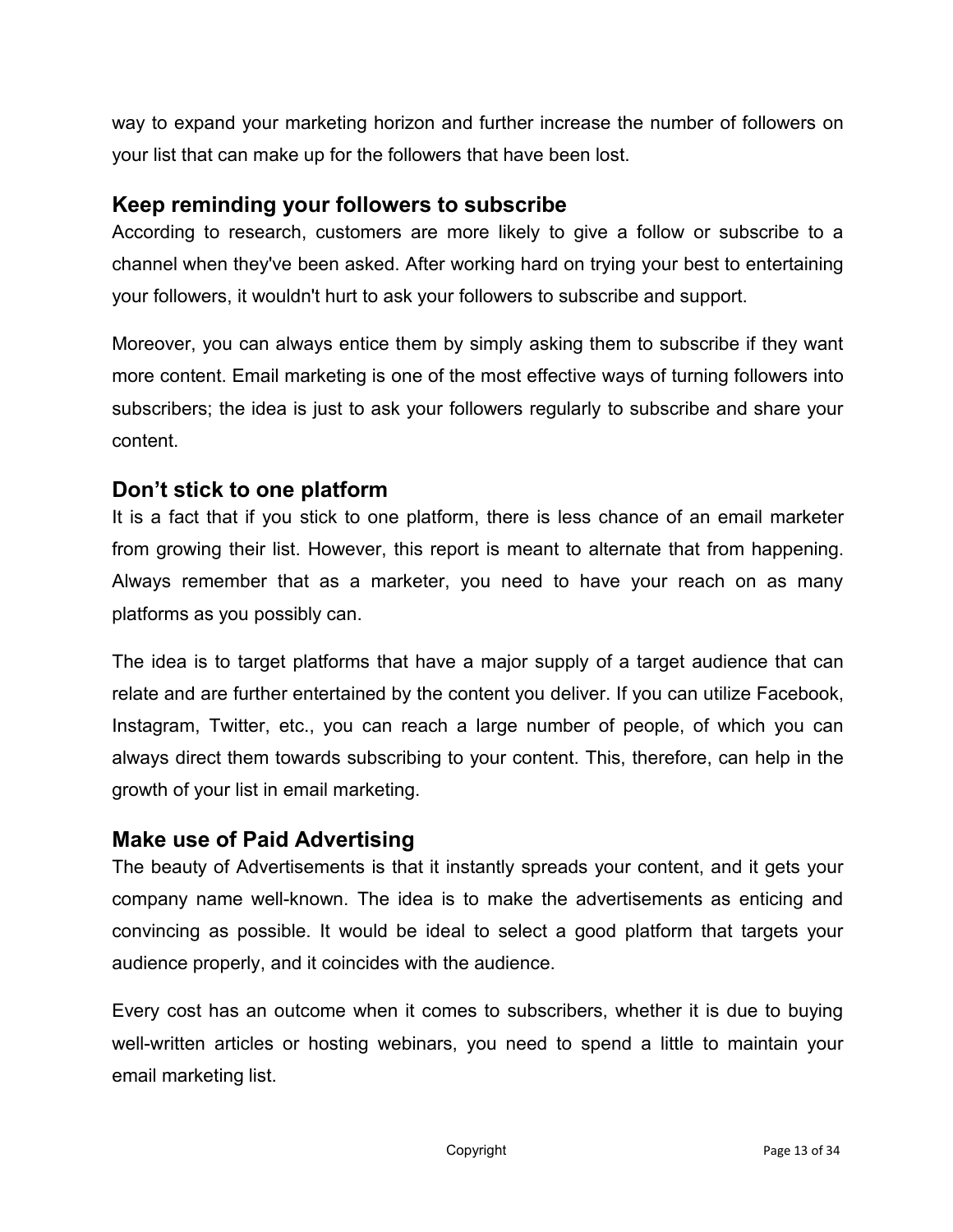Therefore, with the use of paid advertisements with a low initial cost per subscriber, then you may be successful in both increasing and maintain the growth of your list. Make use of analysis on the Ads that do well with your audience and make sure the content of your Ads is of good quality, and you're sure to be golden with your list.

### **Make subscribing worth it for your followers**

Whenever you offer the option of subscribing to your follower, be sure to make it free, offer a small gift, or maybe provide them with a discount. By doing this, you make it worthwhile for your followers to subscribe, and as a bonus, if they like your content, you turn a potential customer to a loyal customer. By using this method, you gain the ability to improve the growth of your list as an email marketer.

Who doesn't need a little guidance here and there? When you deal with a business-like Email marketing, you will want to improve and learn as many methods as you can.By learning these methods, you allow yourself to both maintain and increase the number in your list.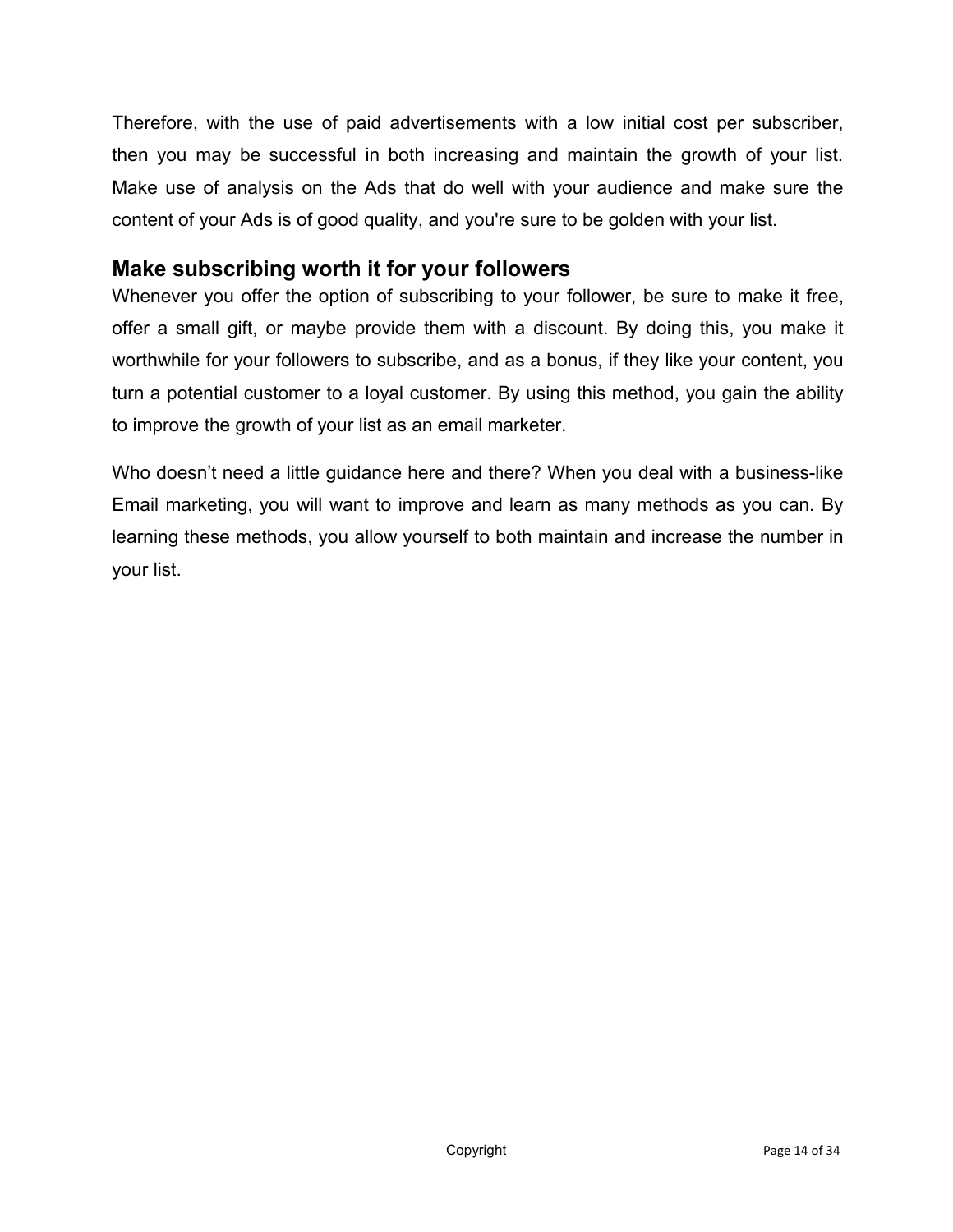# What Is Email Marketing Automation?

Are you struggling to understand the concept of email marketing? Then look no further as I am about to simplify the concept behind the idea ofemail marketing. As much as email automation isn't the full structure behind email marketing, it is the backbone of the way you are going to perform email marketing.

This report is meant to guide you and give you an idea of what exactly email automation is and how it's used.

### **Understanding Email Marketing Automation**

Do you ever experience receiving a welcome email when you join a specific platform or buy from a certain website? If you have, then that is the perfect way of describing the concept of Email marketing automation. In the Email marketing world, the use of automation is on a massive scale, and the ideal behind its use is that it is effective, and it keeps your audience engaged.

Now we all know that if you manually work on composing emails for every new user, you are going to waste a lot of time; this is where email marketing automation comes in handy. The fact that you save time and keep users engaged in the beauty behind email automation. All you have to do is compose a specific email and set up an automation system that utilizes a trigger each time an email is needed to be sent.

### **Why use Email Marketing Automation?**

The basic idea of email marketing automation is formulated around the idea of turning your prospects into customers. How exactly does it maintain this conversion? When it comes to automation, you are granted the ability to segment your customers, which allows you to send the right email to the right customer.

Moreover, emails are sent at the perfect time, and the moment that the required email meets the right customer. This unanimously continuously maintains engagement with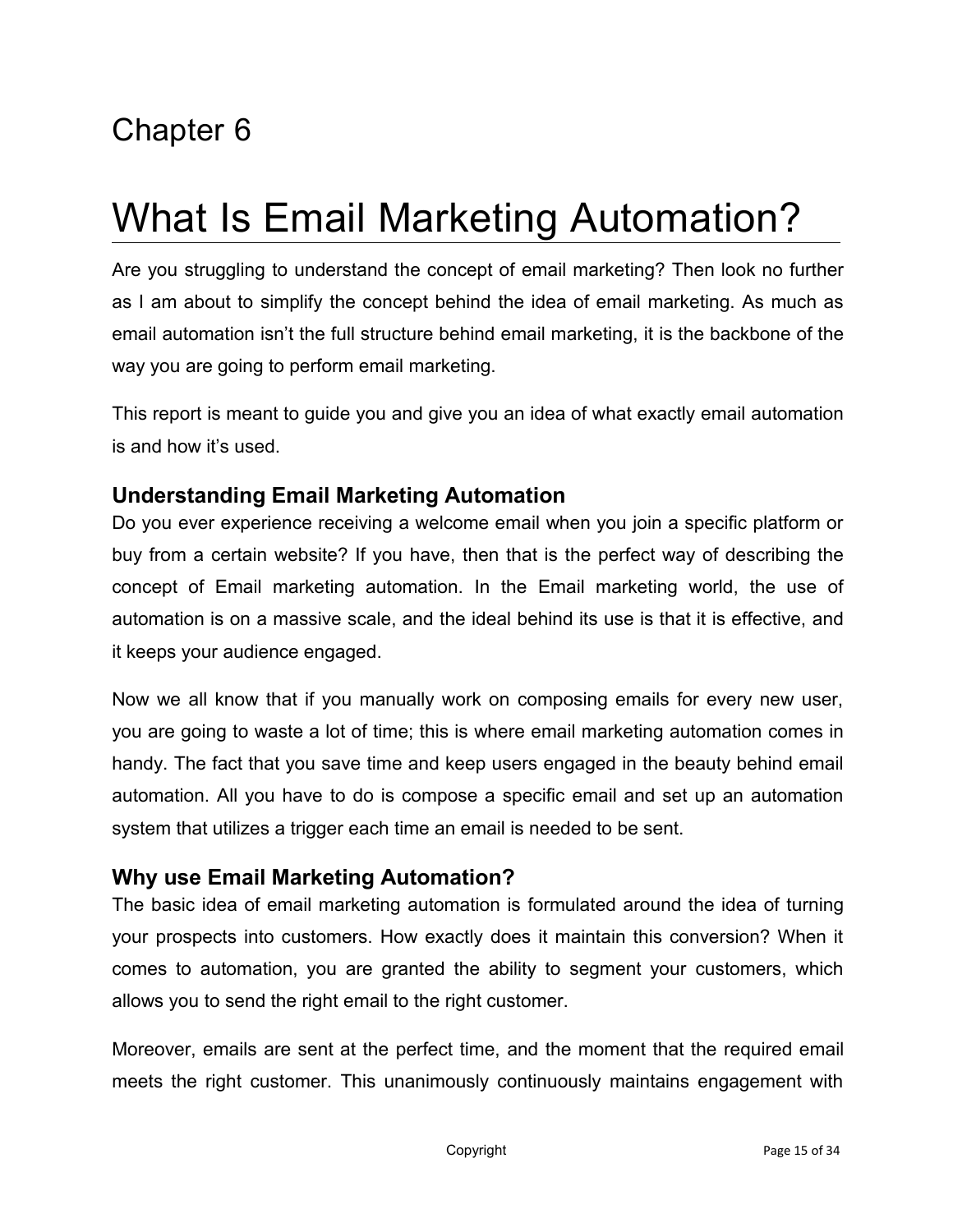your customers, which will maintain and allow the growth of your email marketing list. It is the perfect tool if you want to maintain efficiency and save a lot of time when it comes to keeping your customers engaged.

### **How does it work?**

To understand the way Email marketing automation works, you need further to understand the idea of triggers and automated campaigns. The idea behind the automation process is when an event or specific time causes the trigger to send Emails to people. So basically, you form an email series that is automatically sent with specific email content to a specific customer.

The proper name of the email series is an email workflow of which the use of workflows makes it adamant that the right emails are sent to the right customers based on the information that you might have on the customer. You further gather data and more insight into the people you deal with to solidify your company's leads. The automation flows send outwelcome emails, surveys, and re-engagement emails, which keep up the engagement with your subscribers.

### **The Benefits Of Email Automation**

### **Personalize the way you deal with customers**

With the introduction of email automation, you are granted the ability to personalize your email content more accordingly, as you are sending emails based on the information you have on a customer. The individualization that email automation provides leads to customers feeling secure, and they will often feel like your company is helpful.

### **Maximizes customer Retention Rate**

One of the most helpful factors behind is the advantage of email automation, increasing the customer retention rate. It is often cost-effective for a company to sell to an existing customer rather than selling to a new one. Therefore, the scheduling and triggers help in maintaining the retention rate.

### **Helps define your Marketing Strategy**

When it comes to forming a strategy and building up a scale, automation helps. If your customers somehow double, you can easily switch up with the use of email automation.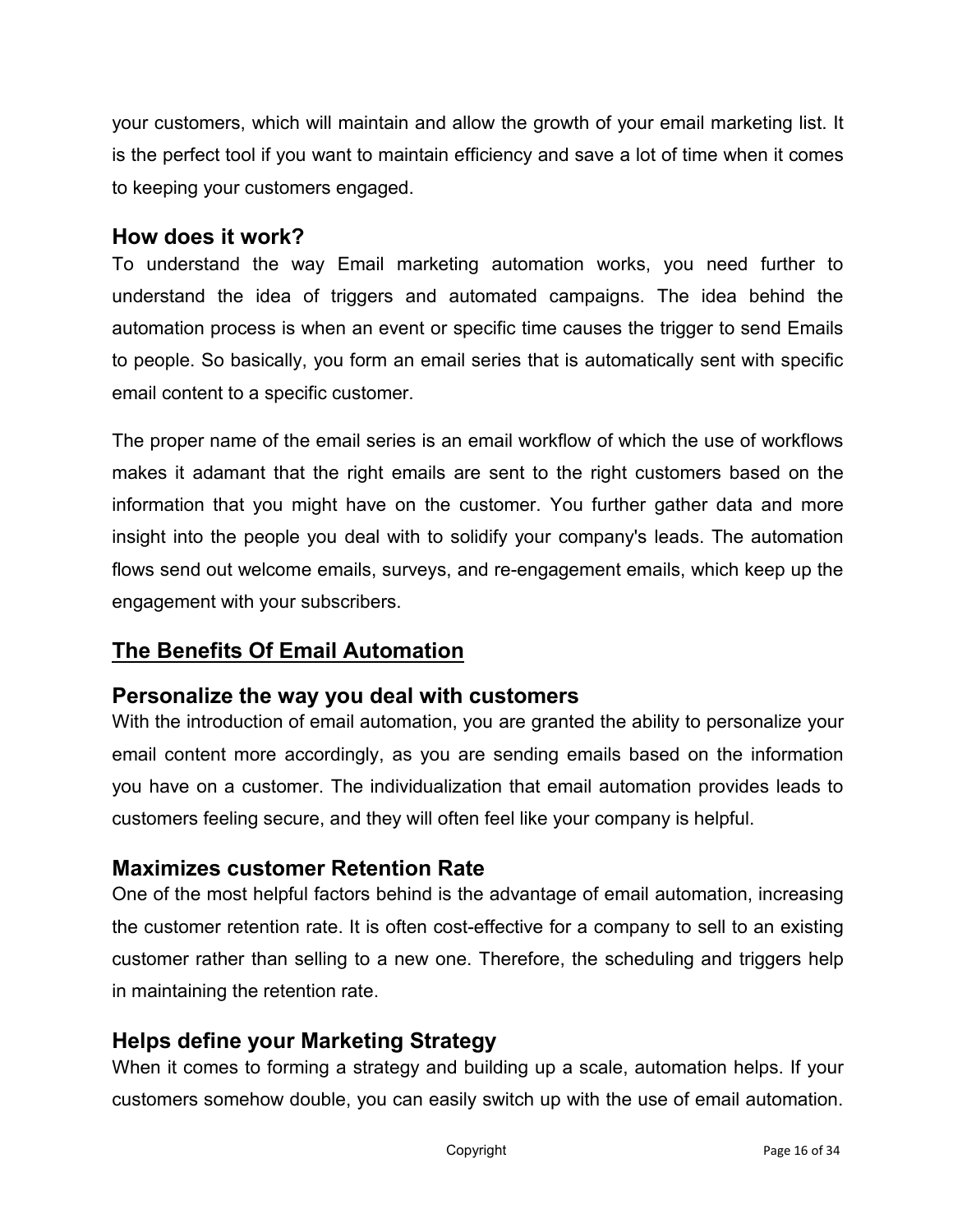This, therefore, allows you to easily plan out and form a scalable structure of your customers, which benefits the company. Furthermore, you can understand their behavior, which helps you improve and improvise when needed.

### **How to set up an Automated Campaign**

When you start an automated campaign, you have to work with a service like MailChimp or SendPulse by setting up an account.

### **The following steps:**

Once you've made an account, there is an option on the dashboard. It is called the automate. Click on it.

### **Select email from the drop-down menu**

Click on the category type and select the automation type that works best for you.

You are further given the option of selecting single emails or email series.

Enter your campaign name and select your ideal audience in the options given.

Click begin.

Once you're done with setting your automation campaign, you can further edit and customize your emails and settings, of which you can finally confirm and send.

Email automation is a very important factor in email marketing and it is an absolute must for you understand. Known as the backbone of email marketing, the report is meant to cover the important aspects and help you easily understand the concept of email automation.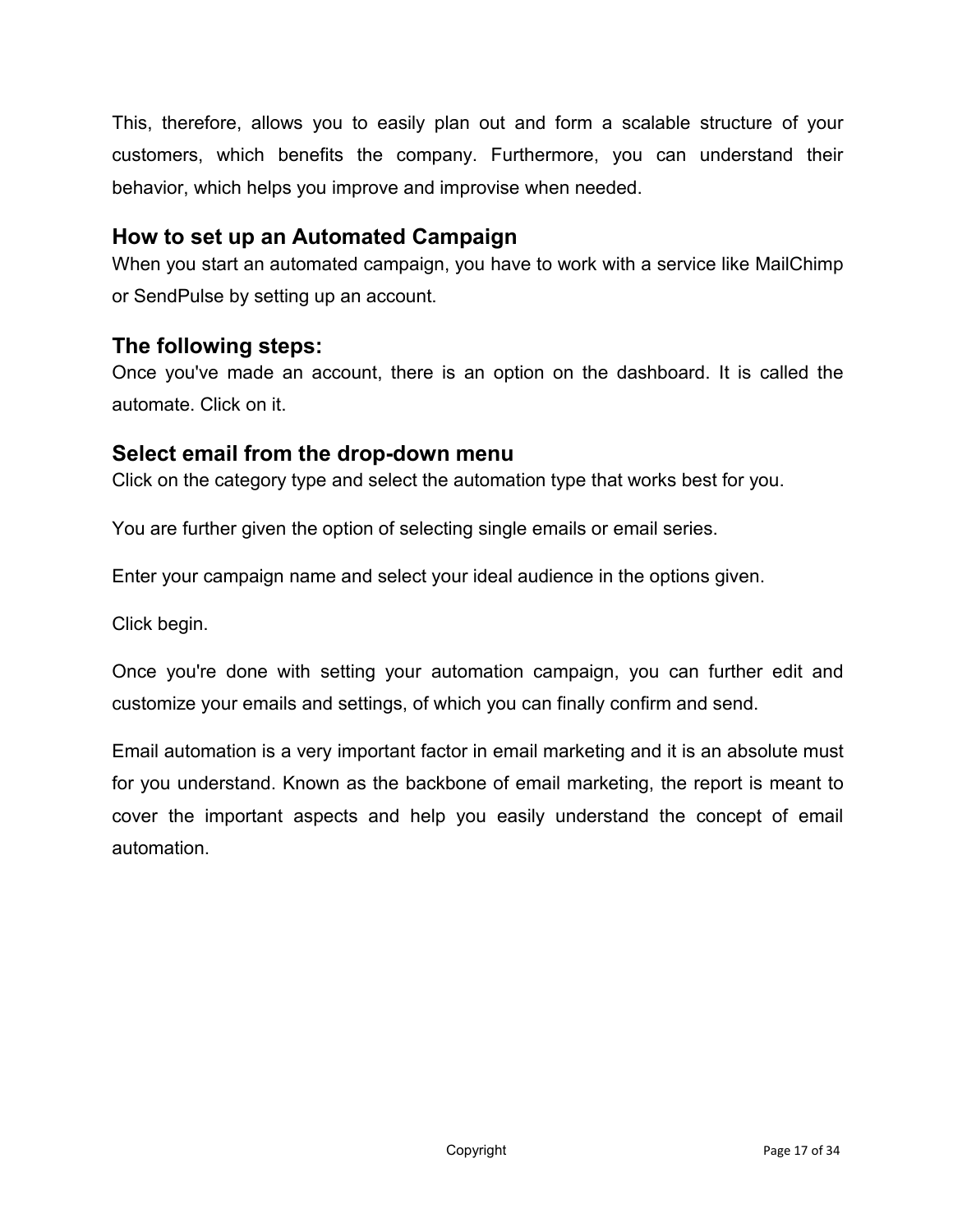# Writing Your First Welcome Email For A New Subscriber

The first time a customer deals with a business, they want to be impressed.Your goal as an email marketer is not only to impress a subscriber but to make their expectations grow. How exactly are you going to increase the expectations of a subscriber? You work on the way you present your company through your first welcome email. That is how important your first welcome Email to your first subscriber is.

### **Make your welcome worth the read**

The idea behind first impressions revolves around the way you captivate your subscribers. You don't want to sound generic; you want to make them feel welcome in a way that they can relate. Whether you use humor or some other form of enticement, you need to deliver a personalized first welcome email.

So always start your welcome email with a strong hook that grips your subscriber and makes them feel welcome and secure. This always makes them want to read further into your welcome Email, which can get your message across to your subscriber, which means they might come back for more.

### **Mark your Subscriber's expectations**

The moment your subscriber reads into less than 20%, you need to make sure that their expectations start to increase. If you want to build up their expectation, you need to impress them in a few words. You further need to show them what they should be expecting and when they're going to receive it.

The catch is, you need to fulfill your promises and make sure that your customer falls into a state of trust with your company. Think of your first welcome Email as a first date and make sure you're going to give your subscriber a reason to stay. Establish a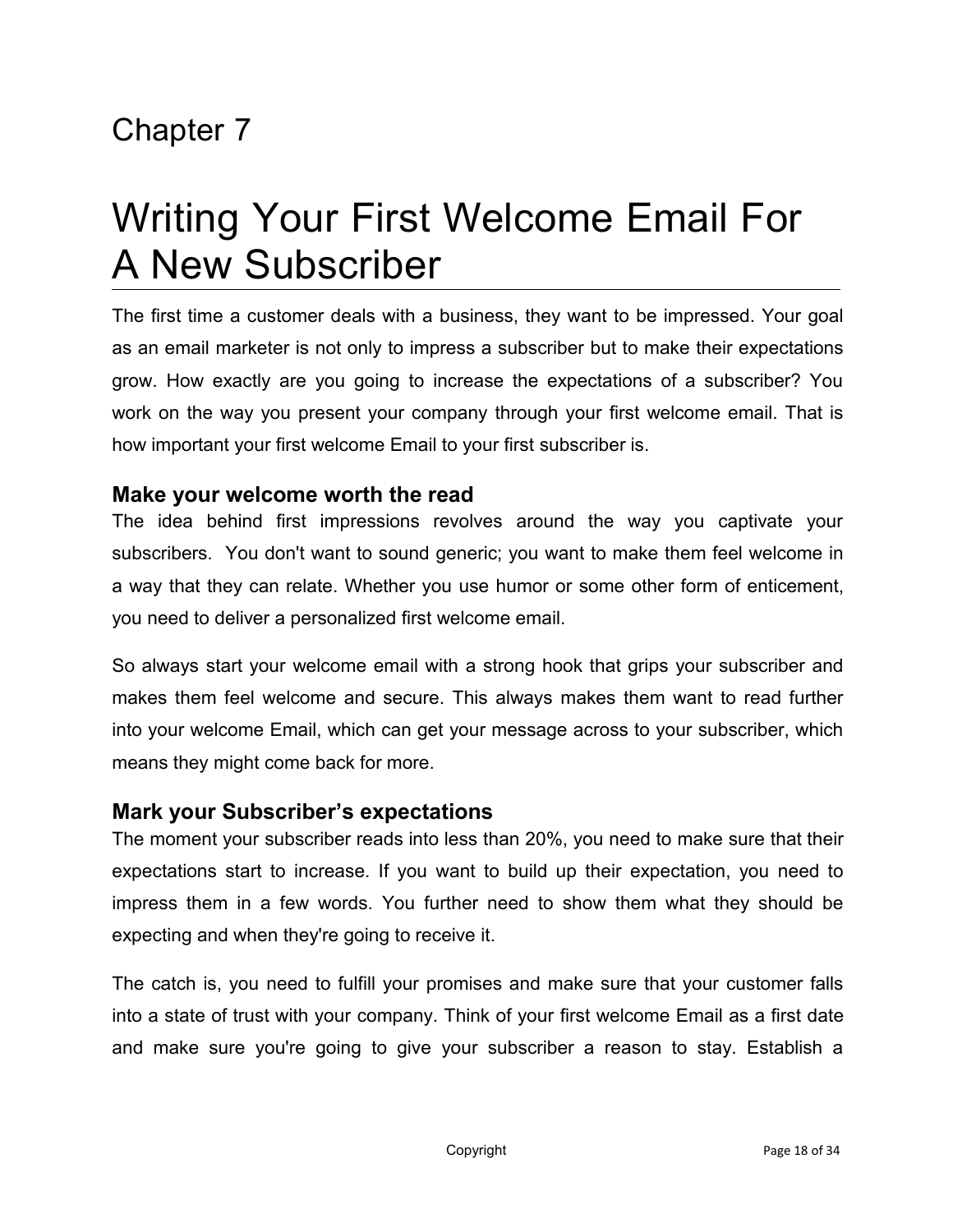relationship by creating expectations that will be the first proper engagement with your subscriber.

### **Introduce your Subscribers to your company**

Remember, the first impression is a major factor in the reflection of what your company stands for. The welcome Email should verify and highlight your company name, priorities, and what it stands for. If you want to build a connection with the subscriber, make sure that their requirements are fulfilled with the way your company reflects what it stands for.

Imagine this as a way of your company creating a personal bond with the subscriber as they have an idea of your company; however, they want to understand your company further. So be sure to make your company sound the way they want your company to sound and make sure you don't disappoint. The goal is to create an in-depth creation so that the subscriber also becomes a loyal customer and supporter.

### **You can always improvise with a video**

If you ever want to add a little flair to the way you demonstrate your first welcome emails, you can always try introducing short videos. They can last from 30-60 seconds, just make sure that the video is eye-catching and is worth watching for your subscriber. With the visual appeal and manipulation of sound, you are granted the ability to appeal and attract your subscribers into sticking around.

Make sure to be colorful and vibrant and always make sure that they feel that video is solely meant for them. A company that takes time out for its subscribers in the form of a video is always a good sign, and it might turn your prospect into a customer.

### **Make your first welcome as engaging as possible**

The ability to engage grants you the ability to impress. Once a subscriber is engaged, they will want to continue. You can always start by giving your subscriber a light survey that they can fill up to meet what items they might be interested in and when they would like to be updated through email messages.

This always gives a serious business look and appeals to the audience as they feel like they are secure if they continue dealing with your company. Depending on what you're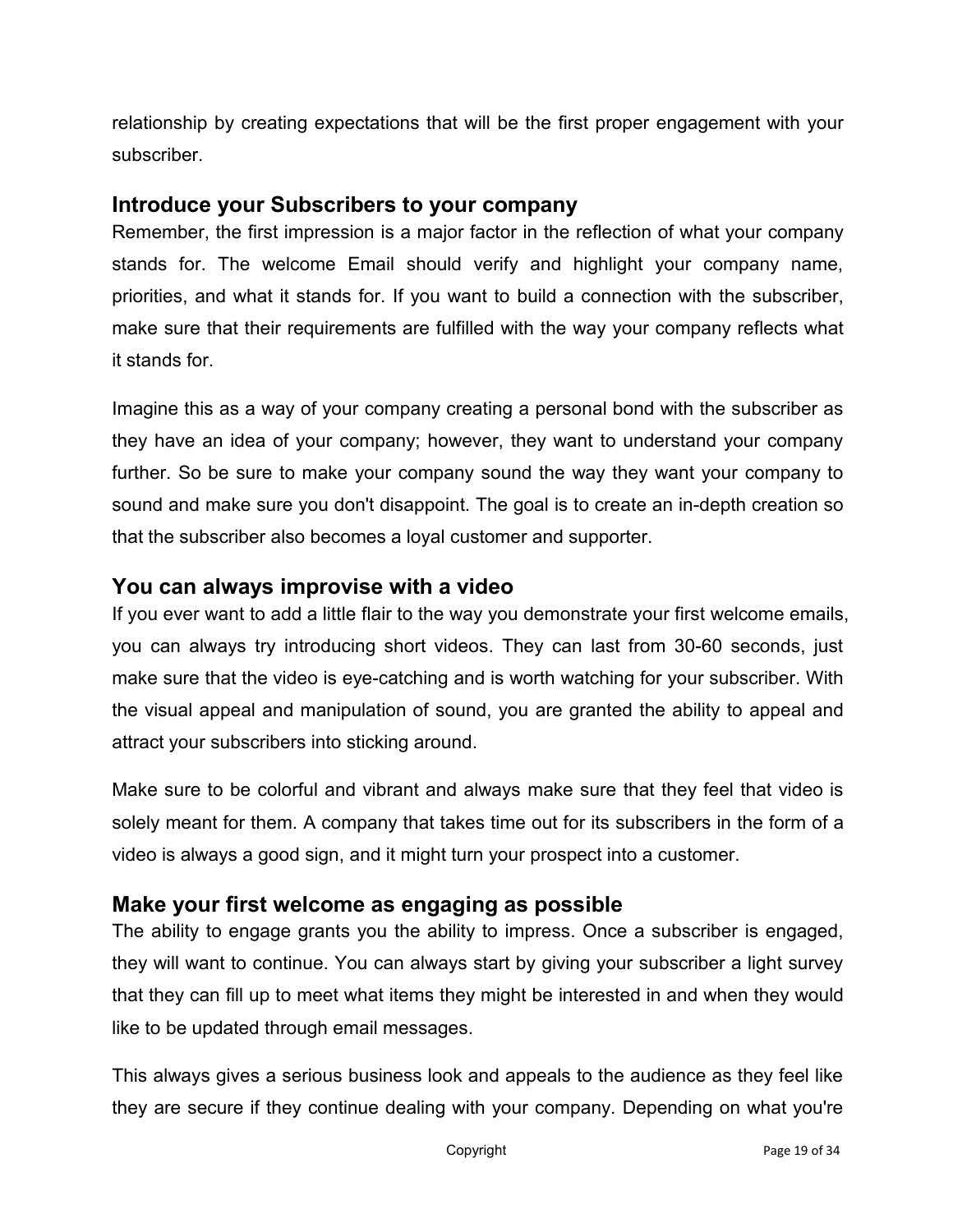dealing with, you can always add icons of the pictures of your products or services of which the subscriber can select. This will leave a good impression, and it will give you an idea of what your subscriber wants, which can be further used in the analysis. Make a mark with your aesthetic

Always deliver your first Email with a personalized aesthetic that belongs and is a pure brand of what your company is. The manipulation of anesthetic can leave a massive impact on your subscribers as it gives off an attractive look. Besides, they will always link your aesthetic with your company, which can further create a more profound interest within your subscriber for your company. Your personalized touch of the aesthetic of your first Email will always sit well with a first timer and leaves a good sign with your subscriber.

It is absolutely vital that an email marketer understands the significance behind welcome emails in the email marketing world. Remember first impressions are super important and if you want work on giving a good impression then a good read on the welcome emails report will definitely give you an edge.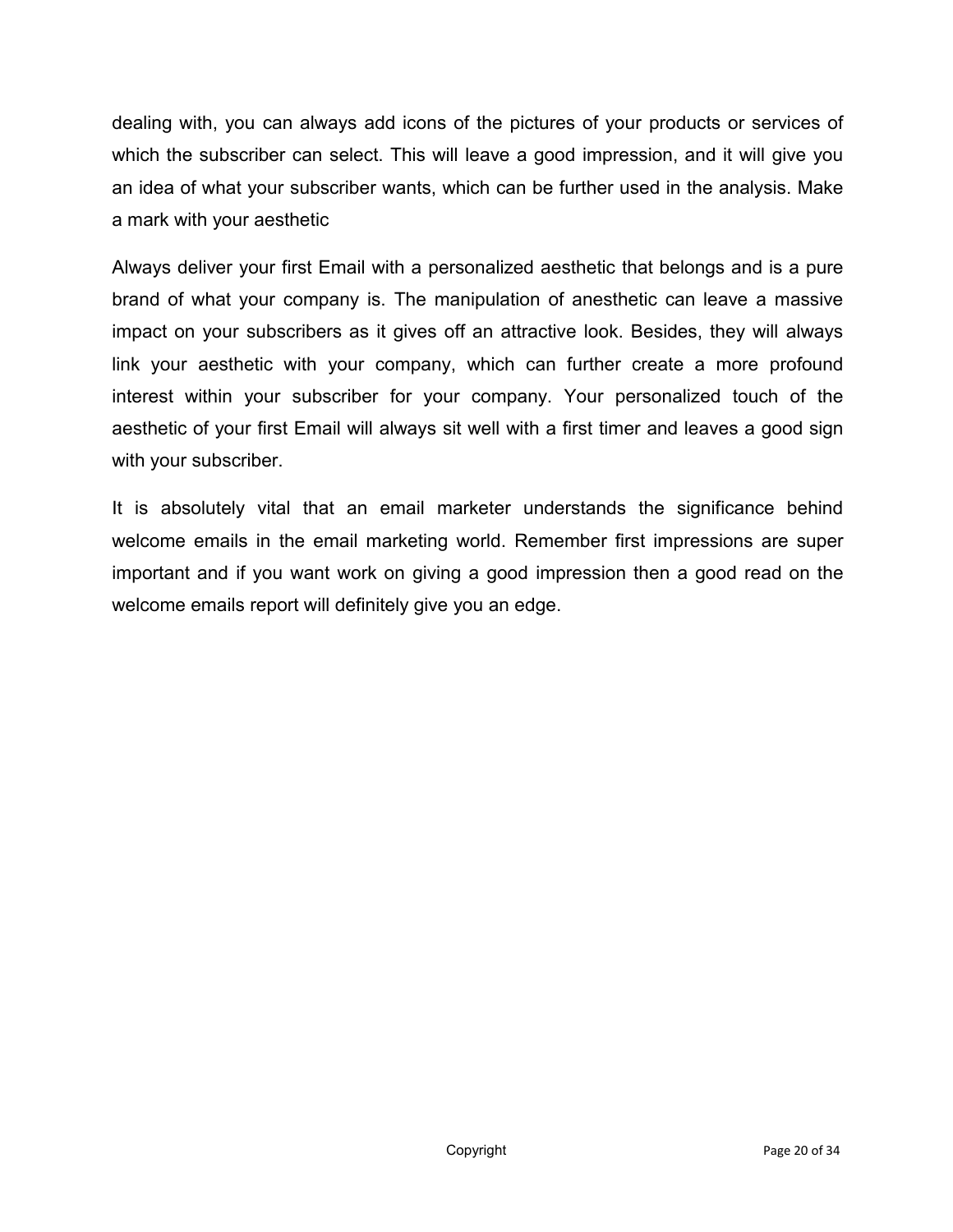# Content Ideas For Your Follow-up Email Sequences

Do you feel like you're trapped when it's time to figuring your content out? Well, look no further. When it comes to content, people often feel lost when the time comes to mixing up your content and trying to make it as dynamic as possible. Besides the use of email automation, you are going to need diverse content ideas that can be used as follow-up emails, and that is why this report exists, to provide you with ideas you can use.

### **Making use of Lead Nurturing Emails**

If you lack some vision, you can always try your luck with the use of Lead Nurturing Emails. When you first welcome a user to your company with a welcome email and a freebie, it nurtures your lead. You just have to make sure you fulfill your promise. The use of Lead Nurturing Emails is a good initiative for content as it keeps things interesting, and your prospect is more likely to turn into a customer.

Besides welcome emails, you can also introduce beneficial content such as helpful or educational content in Lead Nurturing Emails to guide users. Just make sure that the user understands that your company is ready to help whenever they need it. Just don't stretch your sales tactics, and you will be golden.

### **Turn Prospects into Customers with Conversion Email Sequences**

The idea behind the use of Conversion Email Sequences is to simply give off a reason as to why your customer should stick around. There is a time where your customer might finish in dealing with your company or product, which means they don't have to continue with your company. Now your job is to introduce content that gives them an offer they can't use.

For example, imagine a user who plays a game, and they run out of the currency of the game that can trigger email automation that can send that user some more currency.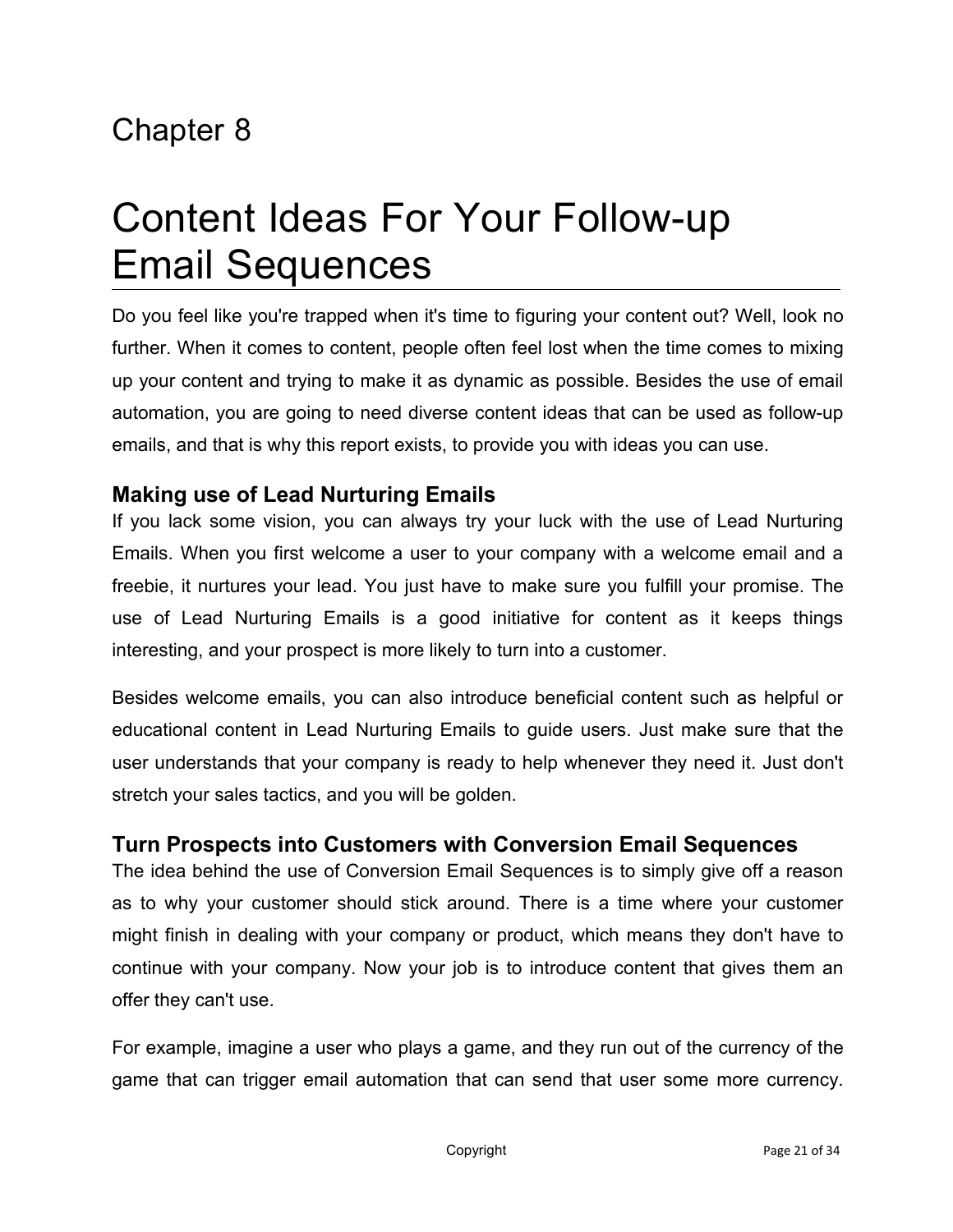Remember, the idea is to convert the user back into a loyal one and a potential customer.

### **Engaging your followers with Engagement Emails**

When you work on your engagement in the Email sequences, you further learn how to anticipate your subscribers. The idea is to keep them hooked, and you have to give them a reason to persist. You can always entice them with a sale or like a 30% off deal with the trademark, "ends soon." This may catch the attention of your user into re engaging or engaging with yourcompany.

You can further automate your triggers to send emails meant for specific occasions like Christmas, which can send new deals and offers to your followers. This will keep them engaged and hooked, of which it is the perfect content idea for email sequences.

### **Make your follower feel Onboard**

You should always make your followers feel like they're a part of your company, almost as if they're family. You can always send monthly emails that hold some sentimental value with your followers, which will both leave a good impression and will make them feel special. You can further string along a freebie to promote the idea of sticking with your company to receive more freebies and good offers. The more consistent you are, the better it is, just don't overdo it and keep it simple.

### **Re-engagement Emails**

There are times where your potential customers might leave a product in their cart or click on your products and leave. This may be because they have forgotten or they're just busy. This is where the ideal content idea would be to re-engage with your prospect by sending an email reminding the user.

You can use humor that usually gives off a good signal, and you can convert the prospect into a customer. If users disappear, you can also send automated emails that state how much your company misses your subscribers and that it's been a while. It leaves a good impression and shows that your company cares about its followers.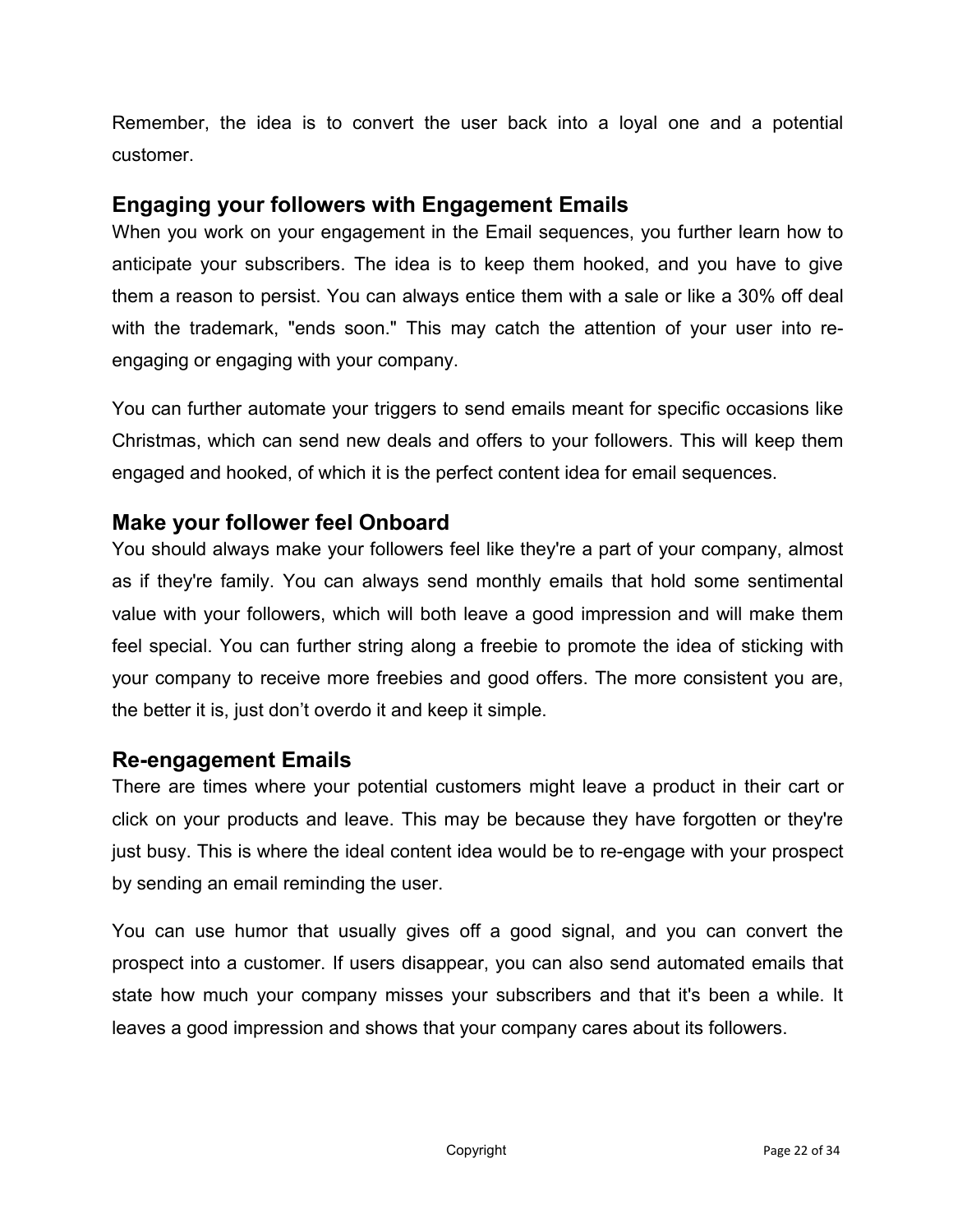### **The impact of Follow-up Emails**

This type of Email can be seen as a reminder to your user in case they've forgotten to use the freebie that you had sent to them. This, therefore, shows that your company is concerned and that it cares about its subscribers. It is an ideal content idea that can be used along with humor to catch and grip the follower's attention, of which they will further engage with your company by using the freebie.

If you ever feel like you are experiencing a creative block then you should definitely give this report a good read. The idea is to give you a good idea of content ideas which you can use to grasp and hold the attention of your subscribers.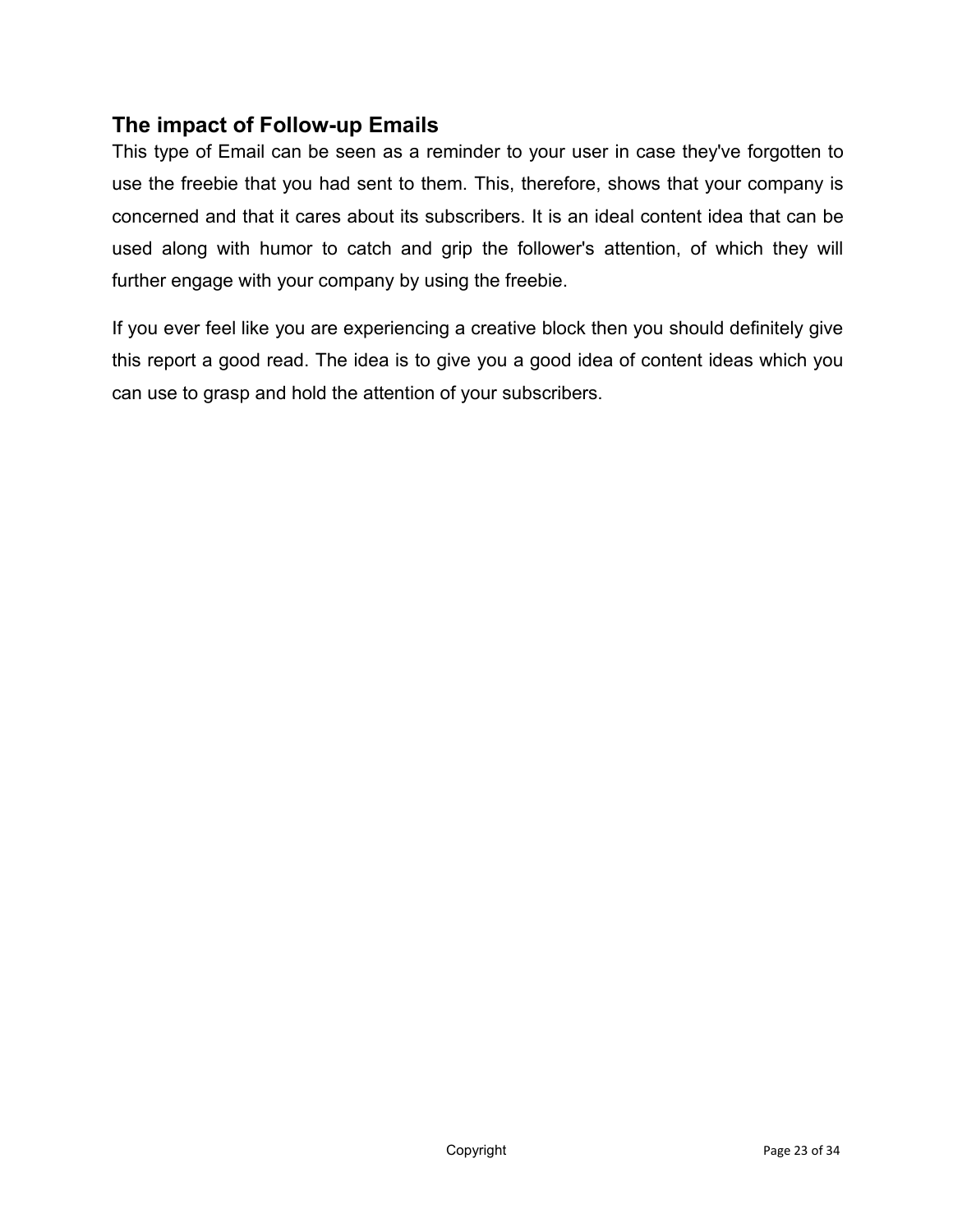# Email Personalization & Why Is It Important

The days of one basic message in the form of Email are long gone as personalization has come into the game of marketing. Without the personalization of Emails, customers would always feel like they're just another random customer.

As a marketer, your goal is to make your customers and prospects feel special, and they need to feel a sense of belonging. If your customers feel like they're going to be taken care of, your job as an email marketer will be successful.

### **What is Email Personalization?**

Have you ever received an email after buying a product online? Isn't your email address a requirement before you complete your transaction in most cases? Well, if you've often contemplated why, the reason is simple, businesses have now started learning about their consumers.

The idea behind email personalization is it to promote individualization. The internet has granted you the ability to understand your customer through metrics of which you further personalize information, of which you eventually compose an Email solely meant for a specific customer.

The days of the one basic message as an email are long gone, and Email personalization has helped topple it. You can learn basic information on a user that has just subscribed by learning their name, and you can always let them fill out a survey of which you learn information on their interests. Therefore, the email personalization process works in a way that uses your subscriber's name and targets their specific interests.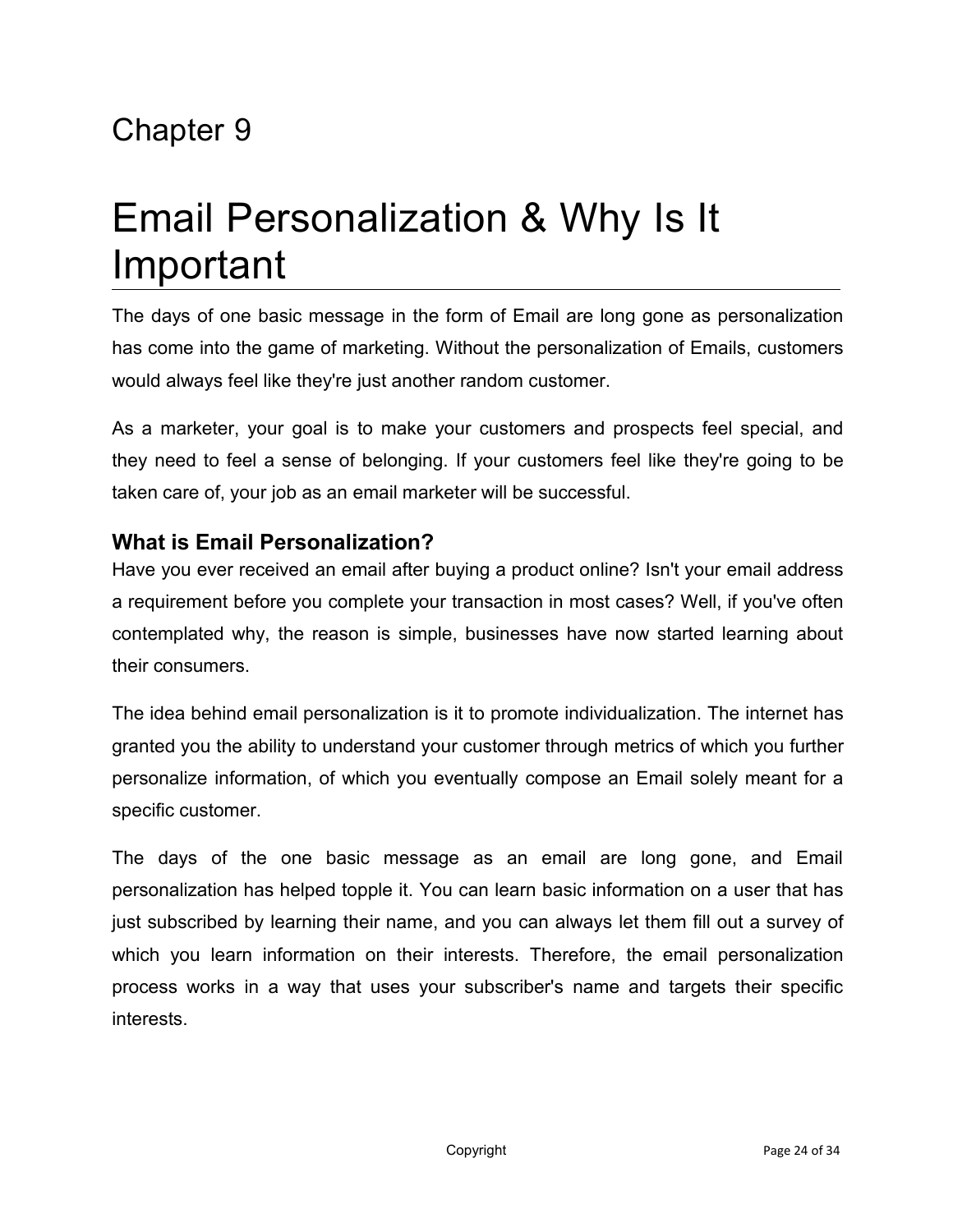The surveys you give out also have the feature of asking your subscribers how frequently they want to be updated hence the feel of personalized emails. So,you leave behind the use of Bulk emails, and you end up making your customers feel important.

### **Why is Email Personalization important?**

Always remember that the days of basic single generic emails are over. If you are still set on bulk emails, there's a probability that you may fall behind in the email market. This is why Email Personalization is so important when it comes to email marketing.

Always put yourself in the customers' shoes and imagine how they would feel if you customized and tailored an email solely meant for them, which is bound to make your company stand out. The idea is always to leave a good impression in the marketing world, and personalization constantly makes that happen as it boosts engagement and sales.

More importantly, with email personalization, you learn how to develop and grow customer relationships as you send the right content to a specific subscriber. This, therefore, establishes a level of trust between the business and the customer. Remember, your loyal subscribers are like family, and email personalization makes them feel like it.

### **How is Email Personalization Utilized?**

### **Making use of Personalization Tags**

Always make sure that you gather information on your prospects and potential customers. Luckily many tools can be utilized to help you understand your subscriber more. Personalized tags are usually known as the user's name, location, and email. You can further use the tools to tell you what products your subscriber is interested in. Using these personalized tags, you can further use this in your personalization process.

### **The Beauty of Segmentation**

Always segment and divide your subscribers so that you have a better idea of what to use in your personalized emails. You can always divide them based on demographics and interests. This will help you in accurately sending the right emails to the right users.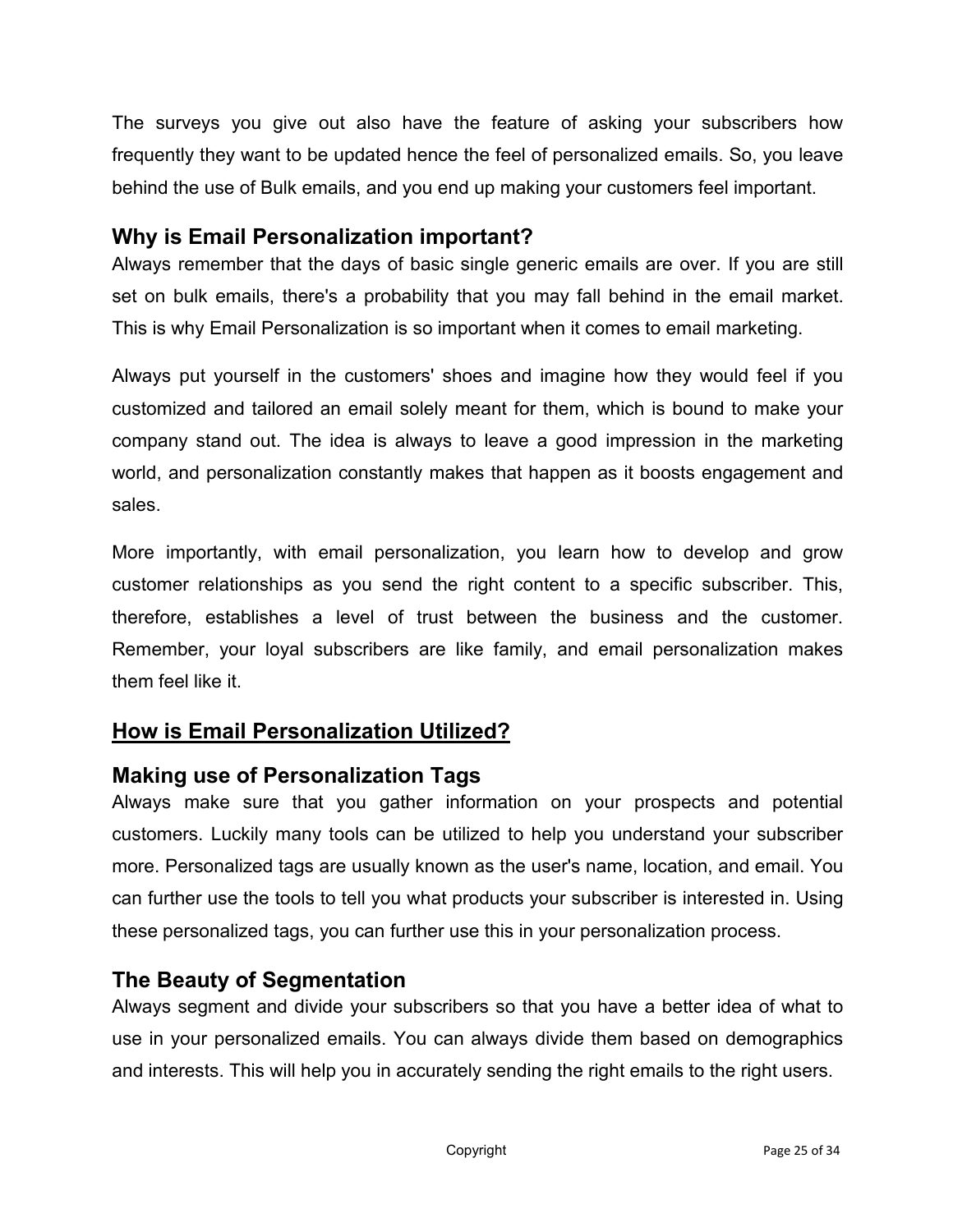### **Make sure your Content is Dynamic**

Try and diversify your content by being different. You can always use the same content but with improvisation and creativity so that it doesn't seem repetitive. Create multiple versions of your email content to keep your subscribers entertained and hooked.

### **Get your Automation Process going**

For your personalization process to take off as an effective and efficient system, you need to get your email automation process going. This can help deal with a large number of subscribers and is accurate in being timely and sending the right content to the right people.

### **Always make use of Follow-up Emails**

Sometimes your subscribers might not always open your emails or look into your work, so you need to remind them here and there. The idea is to create a personalized feel that makes your subscriber know that you're keeping an eye on them and that you're always there for them.

The key behind a good attention-holding email is to simply personalize it. This concept is really important and it needs to be embraced by every email marketer if they want to keep up with their competition and maintain a loyal subscriber list.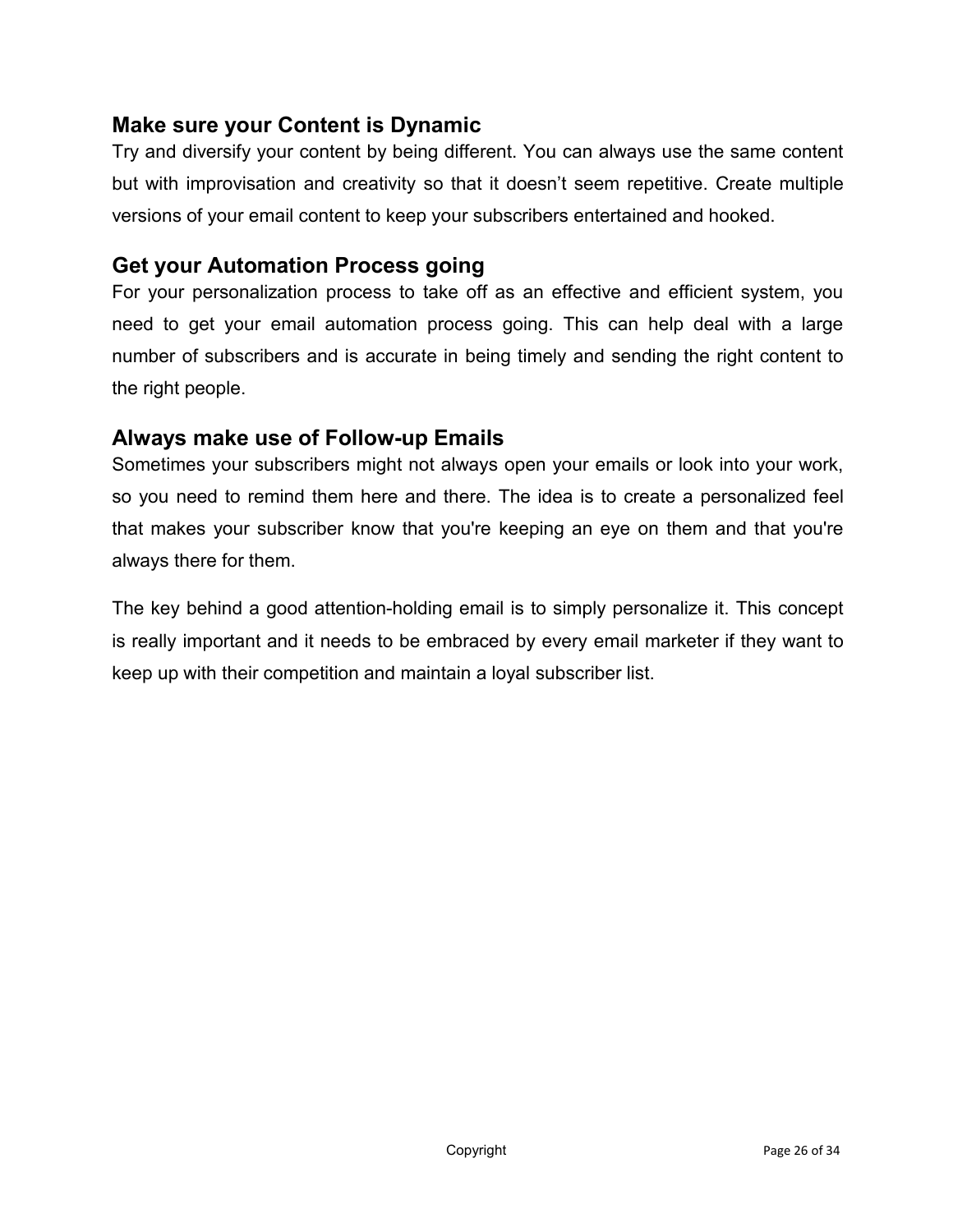# Tips For A Successful Email Marketing Campaign

If you ever feel like you're lost, or you have no idea how to improve your email marketing campaign, then use the few tips I have provided in the report. These tips are used by the best of the best, of which they have managed to run their email marketing campaign successfully. This report is meant to guide and simply the tips so that you further learn and adapt to the email marketing world.

### **Always make a Target list of your audience**

A good marketer always makes their stand when it comes to formulating their list. Before you venture into anything regarding Email marketing, always make a target list of your audience. As much as your goal is to extend your marketing reach, you also want to make sure that you have a good number of prospects in the outcome.

This is exactly why you need to target a specific audience according to the content and products you deal in. For example, if you deal with toys, your target audience would mainly be children rather than adults.

The example is evidenced enough that you need to target prospects rather than users that are not interested, especially since 80%of people won't ever come back to your website. So, by targeting potential customers, you play it safe and smart.

### **Establish your Email Marketing Goals**

It's no secret that by figuring your goals out, you tend to create a drive to work hard and do better. The idea is to set the right goals and focus on goals that are specific, measurable, achievable, and relevant and time-bound. This helps to establish and ground your base as an email marketer. Each time you achieve a goal, you end up craving the desire to achieve more.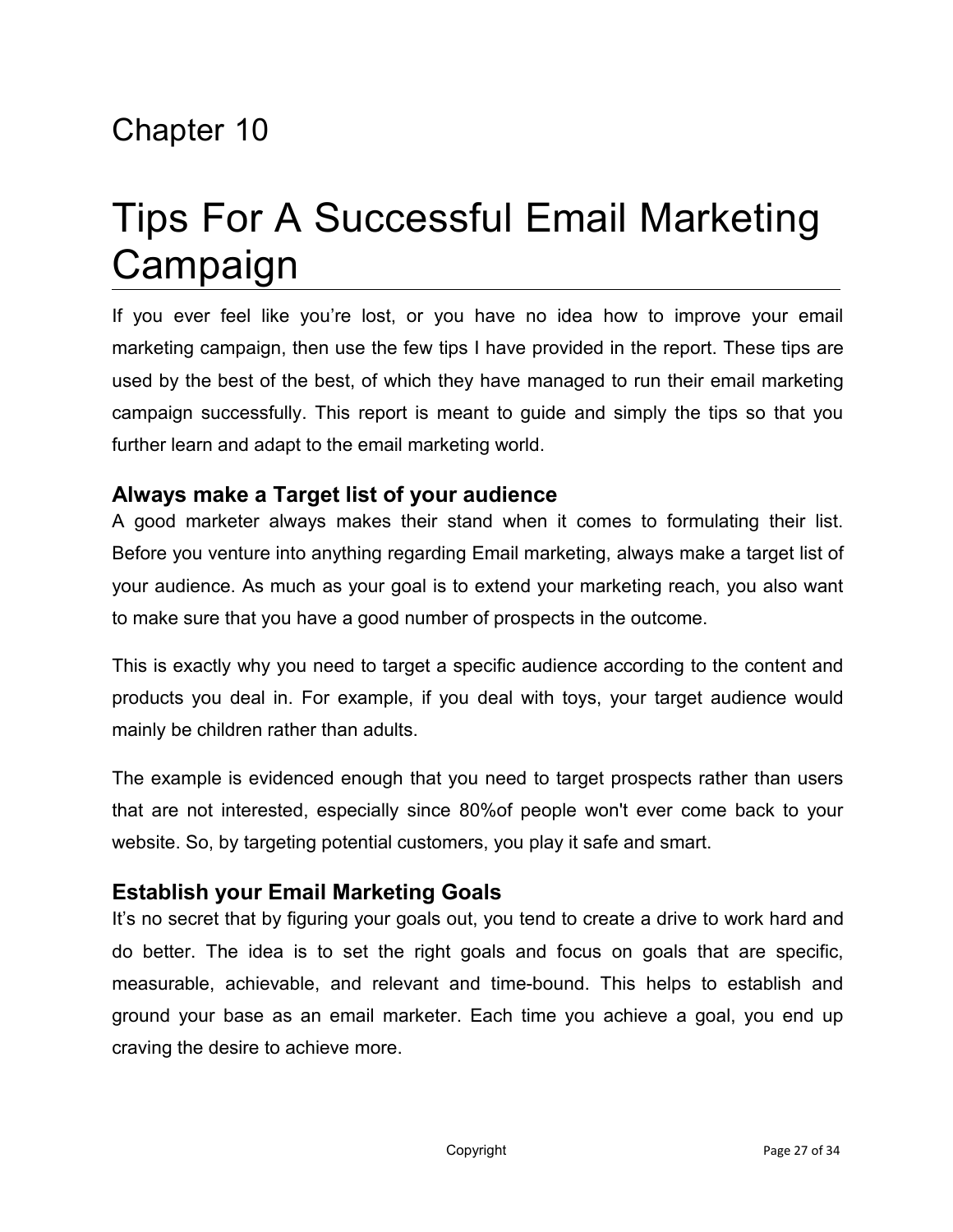### **Normal Goals can start like:**

- Increase number of subscribers
- Maintain a certain number of subscribers
- Re-engage with subscribers

### **Segmenting your Subscribers**

Eventually, your goals will gradually grow and become bigger. Always remember that a successful marketer always establishes goals to walk the path of a successful email marketing campaign.

#### **Figure your Audience Out**

A marketer that knows his audience is a marketer that is bound to be successful in attaining email subscribers and potential customers. The basic idea is to make sure you gather as much information as you can on a subscriber and his interests regarding your product. This allows you to personalize further your email marketing, which is always bound to leave a good impression.

The more you know your audience, the easier it is to segment and send the right emails to the right users. Leaving a good impression always leads to a loyal subscriber. Always try your best in researching your audience, and it will prove to be fruitful when it comes to the way you market, which will help boost the success of your campaign.

### **Learn to use your Technology Effectively**

If you want to be successful in your email marketing campaign, you need to keep your eye on the technology you use. When it comes to email automation, segmentation, analytics, and workflows or templates, you simply have to work on the technology you're using. Make sure you have a balanced budget and that you're using suitable technology for achieving your goals and exceeding your expectations.

The best tools and modes of technology will most definitely boost your engagement and lead to a successful email market campaign. Your technology will further define the efficiency and effectiveness of the way your company runs.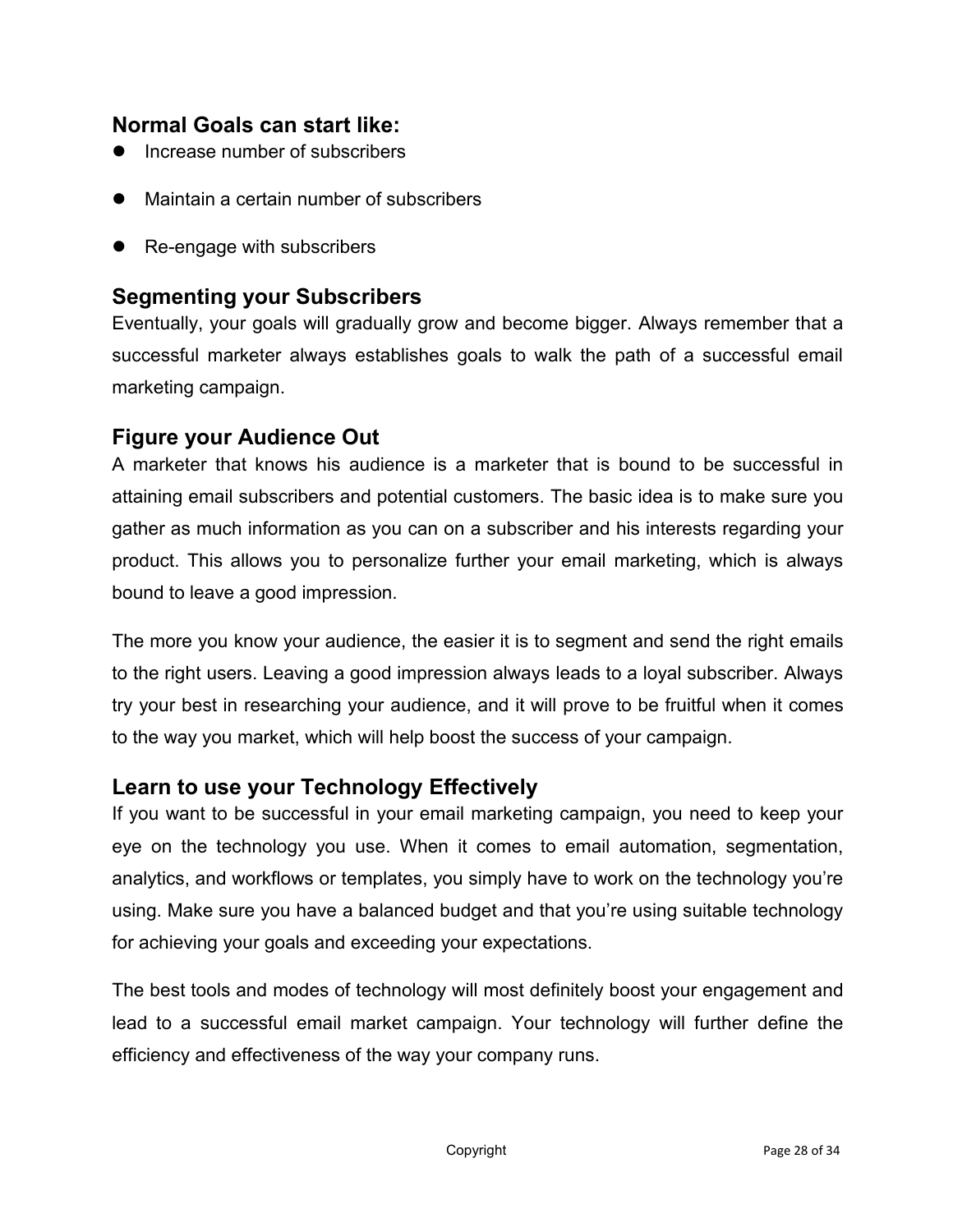### **Plan your Email and Follow-up Content**

As an email marketer, you need to be smart about the way you work. You don't want to work hard; you want to work smart. So how does a marketer do that? You simply plan it out. Before you start, you need to plan out the content of your emails, the way you're going to distribute your emails, and how you're going to boost your number of subscribers. This way, you can increase the accuracy behind the effectiveness and efficiency of the way you work. You reduce your errors, and you quickly get the grip of how to run things. Also, you need to figure out what content suits your subscribers and customers. You further have to expand and diversify the content according to the trends, which is why it is smart to plan your emails and follow-ups. By simply planning, you increase the probability of a successful market campaign.

### **Test and Track**

Testing and tracking are probably one of the mostimportant tips of all. A marketer who constantly tests and tracks his email marketing by using tools to calculate the metrics is a smart marketer. By testing and tracking, you begin to figure out where your campaign might be lacking and where it holds its strengths.

This further helps you understand your target audience and loyal subscribers who will grant you the opportunity to improve by giving the subscribers what they want. This unanimously leads to good marketing, which eventually builds up a successful email marketing campaign.

A good tip keeps the average email marketer on the edge of their toes. These tips are used by the top leading email marketers and they have kept them at the top. Who knows what boundaries you will break by using the right tips provided?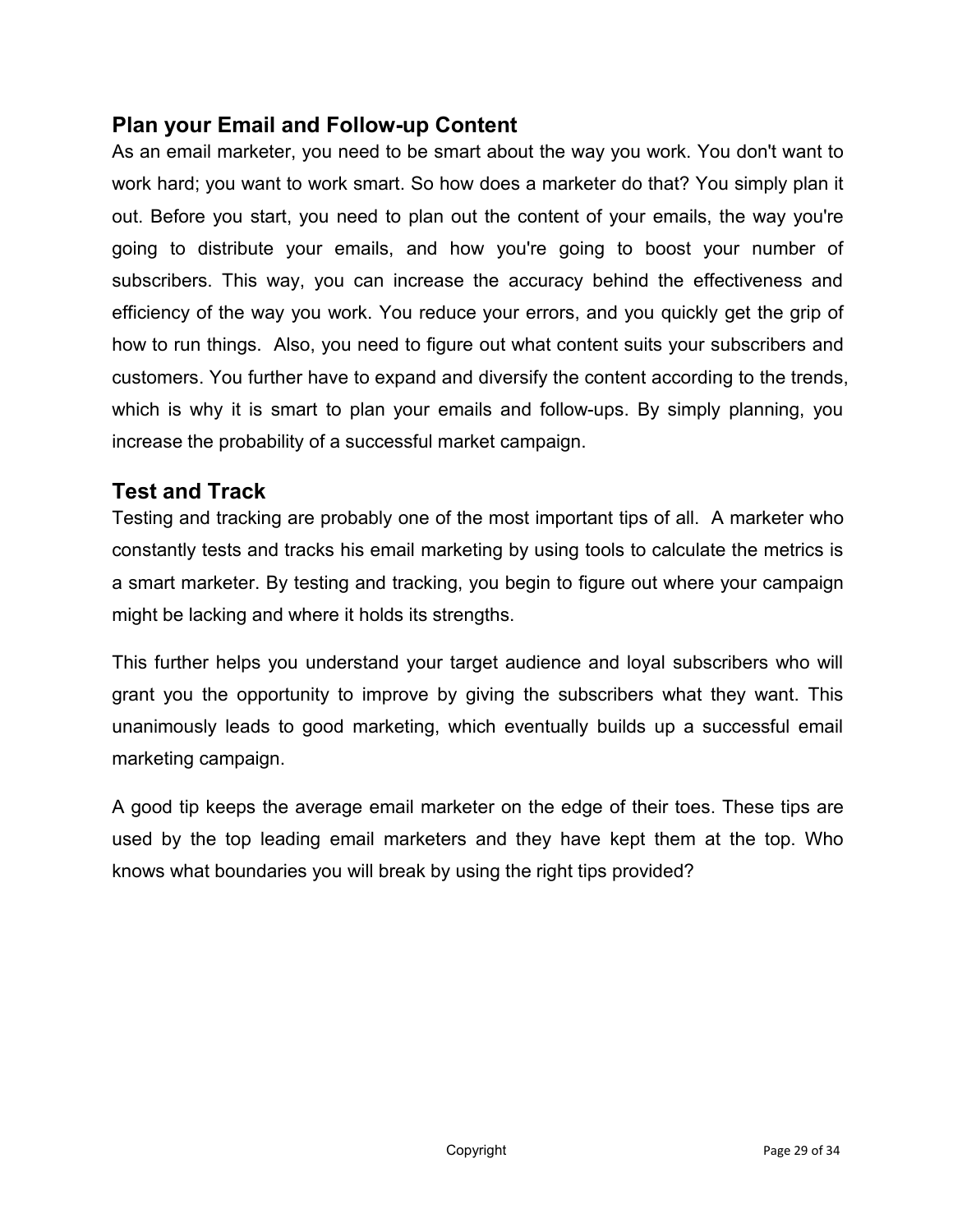# How Often Do You Email Your Subscriber List?

It's no secret that Email marketing is pretty unpredictable, and you sometimes get confused with how frequently you should Email your subscriber list. People often confuse themselves with the frequency, which is why I'm going to show how you can set yourself on the right track. All you require is some guidance, and you will most likely be on your way to effectively deal with the frequency of emailing your list.

### **Working on your Frequency**

The best way of dealing with the frequency of sending emails is to slowly and gradually increase the number of Emails you send. You need to pay attention to each subscriber and see how they react to your emails.

The idea is not to bombard a subscriber with emails out of the blue as this may annoy them. It would be preferred if you read into the subscriber and gradually increase the number of emails sent if they find your emails interesting. You don't want to look like a spammer or an over-sharer, which is why you need to deal with it smartly and effectively.

The best way to avoid oversharing is to segment your subscribers and form tailor-made emails to every specific subscriber. This way, you meet the right requirements of a subscriber, and you manage to avoid the image of a spammer.

### **Always look at the Competition**

It's always smart to keep an eye on the competition or the leaders in the email marketing world. The idea is to learn and improvise the frequency and the way you deliver your mail. It is a sound and simple way of understanding the Email market. Therefore, you figure out the way you should engage with your audience, and you keep up with the trends.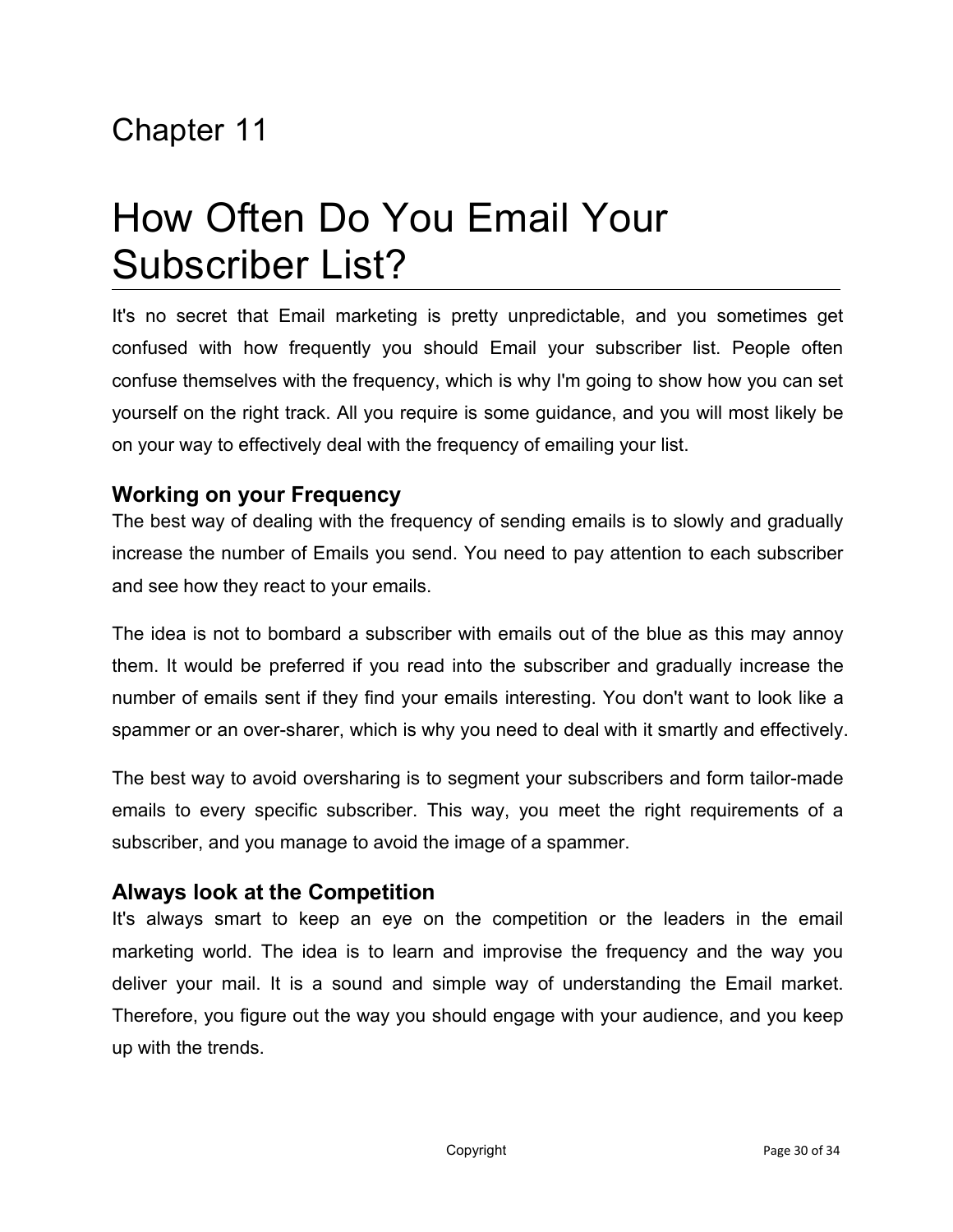Since the leaders and competitors of the email market have done their homework, it would be wise to follow when and how many times they deliver their emails. There's a reason they're at the top, and you need to follow their tactics, except you should improvise and change it up to the way you feel comfortable with. You might just get golden if you play your cards right.

### **Track your Email Marketing**

A smart and effective way to determine the correct frequency is by taking a look at the numbers. With the improvement in technology, you can find many tools and software designed to keep track of your email metrics. You just need to take the time to figure out what emails work and what don't. You further get a better idea of the way your subscribers react to the emails sent. Embrace and understand the analysis behind what frequency suits each subscriber.

This is one of the most effective ways of determining the perfect number of emails that should be sent to each subscriber. Testing and tracking is one the major backbones behind email marketing which is why you should make use of it if you're concerned with the right frequency of emails that needs to be sent to your subscriber's list

### **Know the nature of your Emails**

If you want to know the frequency of how many emails should be sent to a subscriber, it would probably be best if you reflect the context of your emails with the frequency. You have surveys, follow-ups, newsletters, and various other forms of emails. Each has a different nature, and they are all required at different times and different frequencies.

The ideal way would be to determine which emails need to be delivered in high frequencies and which need to be required in low frequencies. You can further use the email metrics to determine the frequency of the different types of emails.

### **Make use of Surveys**

This method is probably the best method when it comes to engaging and meeting the requirements of the subscriber.